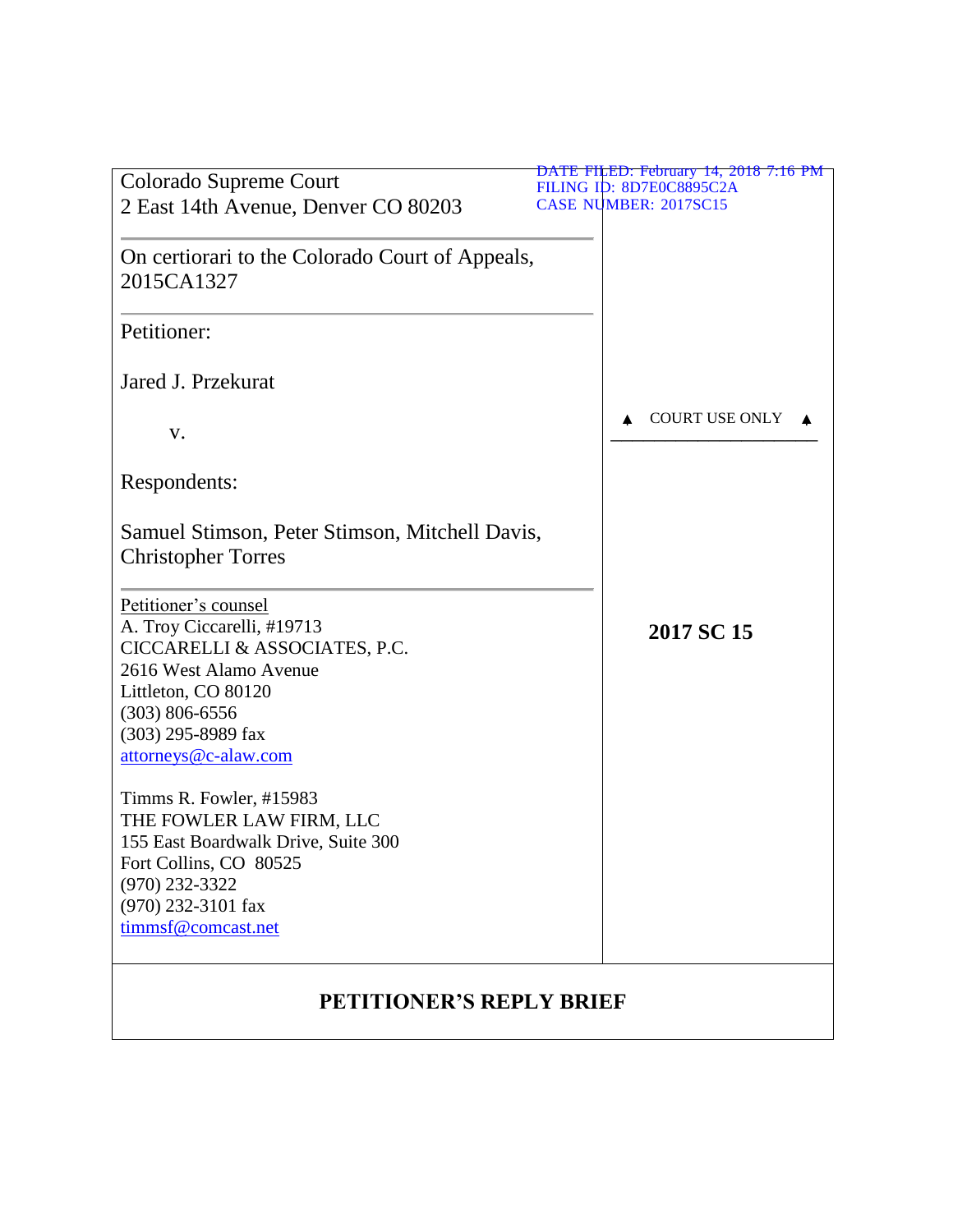#### **CERTIFICATE OF COMPLIANCE**

I hereby certify that this brief complies with all requirements of C.A.R. 32, including all formatting requirements set forth in those rules. Specifically, I certify that:

This reply brief complies with the applicable word limit set forth in C.A.R. 28(g). It contains 5967 words [will file motion to exceed word count] (reply brief does not exceed 5700 words).

This reply brief also complies with the standard of review requirements set forth in C.A.R.  $28(a)(7)(A)$ , to an appropriate extent in light of the discussion of those requirements in the opening and answer briefs.

I acknowledge that my brief may be stricken if it fails to comply with any of the requirements of C.A.R. 32.

*/s Timms R. Fowler*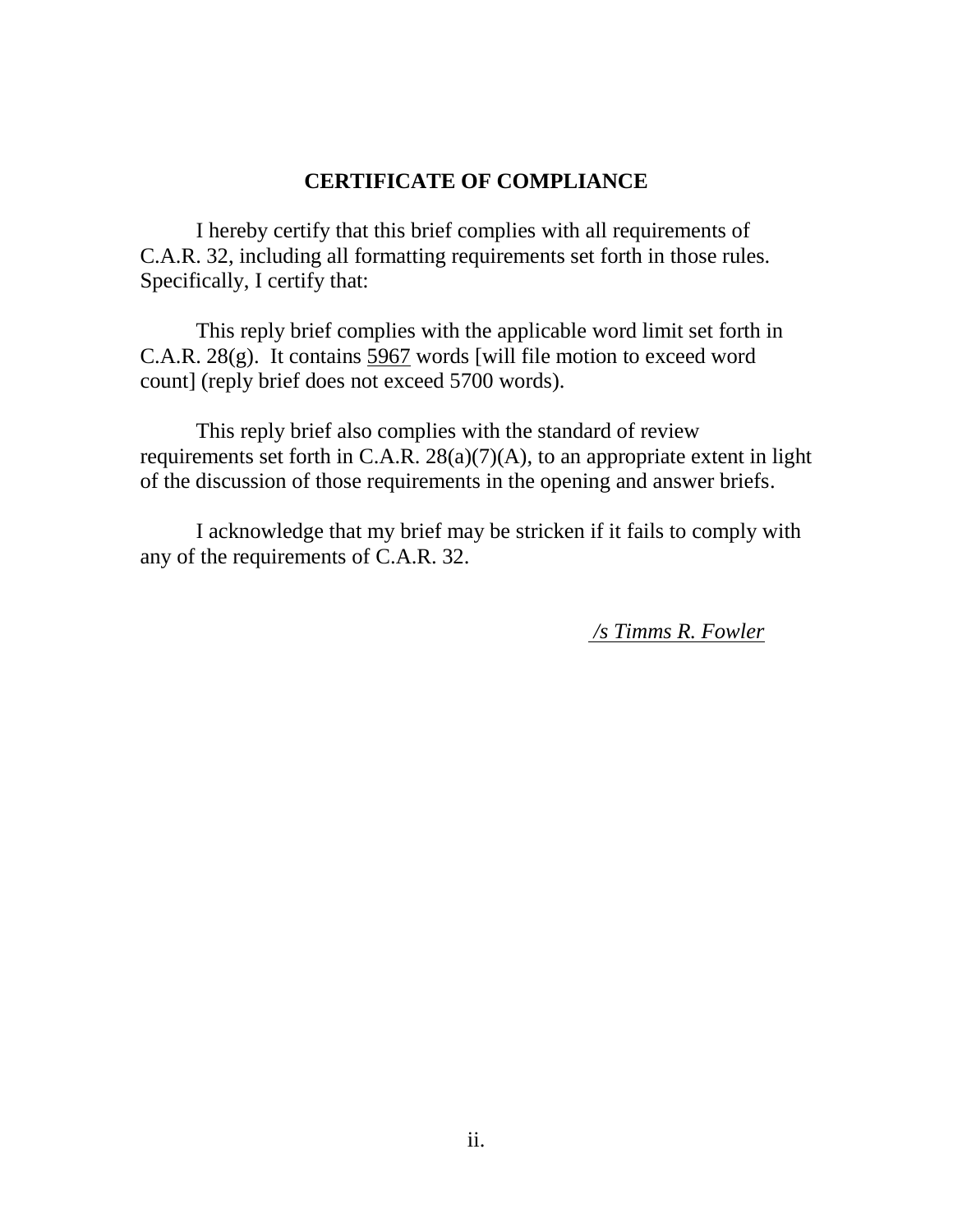# **TABLE OF CONTENTS**

| I.        |                                                                                                                                                                                                                                       |     |
|-----------|---------------------------------------------------------------------------------------------------------------------------------------------------------------------------------------------------------------------------------------|-----|
|           | II. The party venue was knowingly and blindly opened to underage guests<br>where alcohol knowlingly was served in an open "buffet style" 3                                                                                            |     |
|           | III. Closing the <i>Forrest v. Lorrigan</i> venue loophole was the purpose of the<br>2005 amendments which conditioned liability upon providing any underage<br>guest "a place to consume an alcoholic beverage" rather than actually |     |
|           | IV. This court's "actual knowledge" language in <i>Build-It</i> is not-precedential                                                                                                                                                   |     |
|           | V. In construing the 2005 amendments, this court should be guidied by the<br>analysis in Full Moon Saloon v. Loveland rather than Dickman v. Jackalope12                                                                              |     |
| A.        |                                                                                                                                                                                                                                       |     |
| <b>B.</b> |                                                                                                                                                                                                                                       |     |
| C.        |                                                                                                                                                                                                                                       |     |
| D.        | Full Moon should be followed over Dickman because Full                                                                                                                                                                                | 19  |
| Ε.        | The legislative history of any statute is always open for                                                                                                                                                                             | .22 |
|           |                                                                                                                                                                                                                                       |     |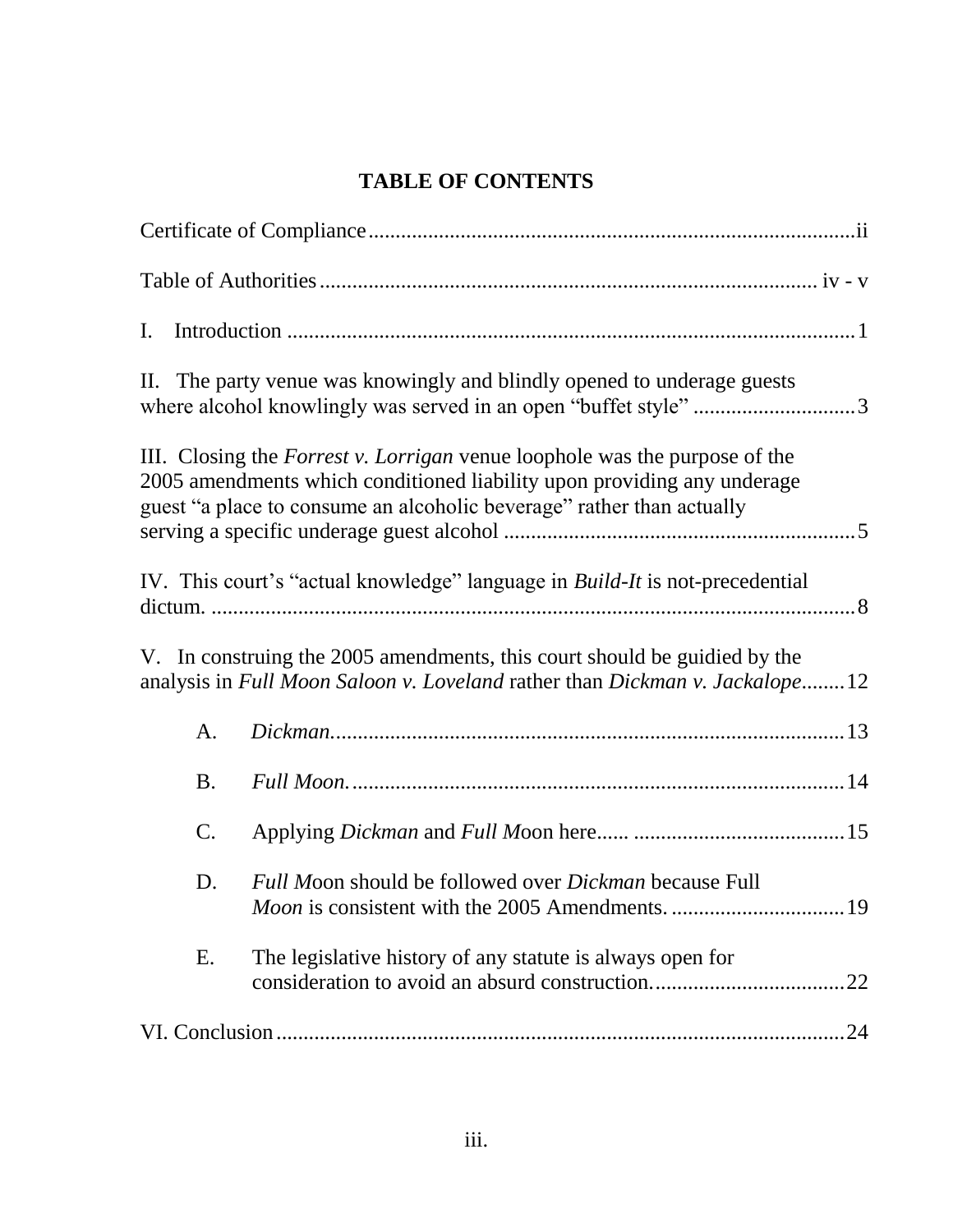# **TABLE OF AUTHORITIES**

| <b>Cases</b><br>Page(s)                                                                                           |
|-------------------------------------------------------------------------------------------------------------------|
| Accord Morris-Schindler v. Denver,                                                                                |
| Accord Town of Eagle v. Scheibe,                                                                                  |
| Build It and They Will Drink v. Strauch,                                                                          |
| Central Virginia Community College v. Katz,                                                                       |
| City & Cty. of Denver v. Gallegos,                                                                                |
| Dickman v. Jackalope, Inc.,<br>870 P.2d 1261(Colo.App.1994)12, 13, 15, 16, 17, 18, 19, 21, 22, 23                 |
| Geiger v. Am. Standard Ins. Co. of Wis.,                                                                          |
| Hendricks v. People,                                                                                              |
| Forrest v. Lorrigan,                                                                                              |
| Full Moon Saloon v. City of Loveland,<br>111 P.3d 568 (Colo. App. 2005)12, 13, 14, 15, 16, 17, 18, 19, 21, 22, 23 |
| Leonard v. McMorris,                                                                                              |
| Main Electric v. Printz Services,                                                                                 |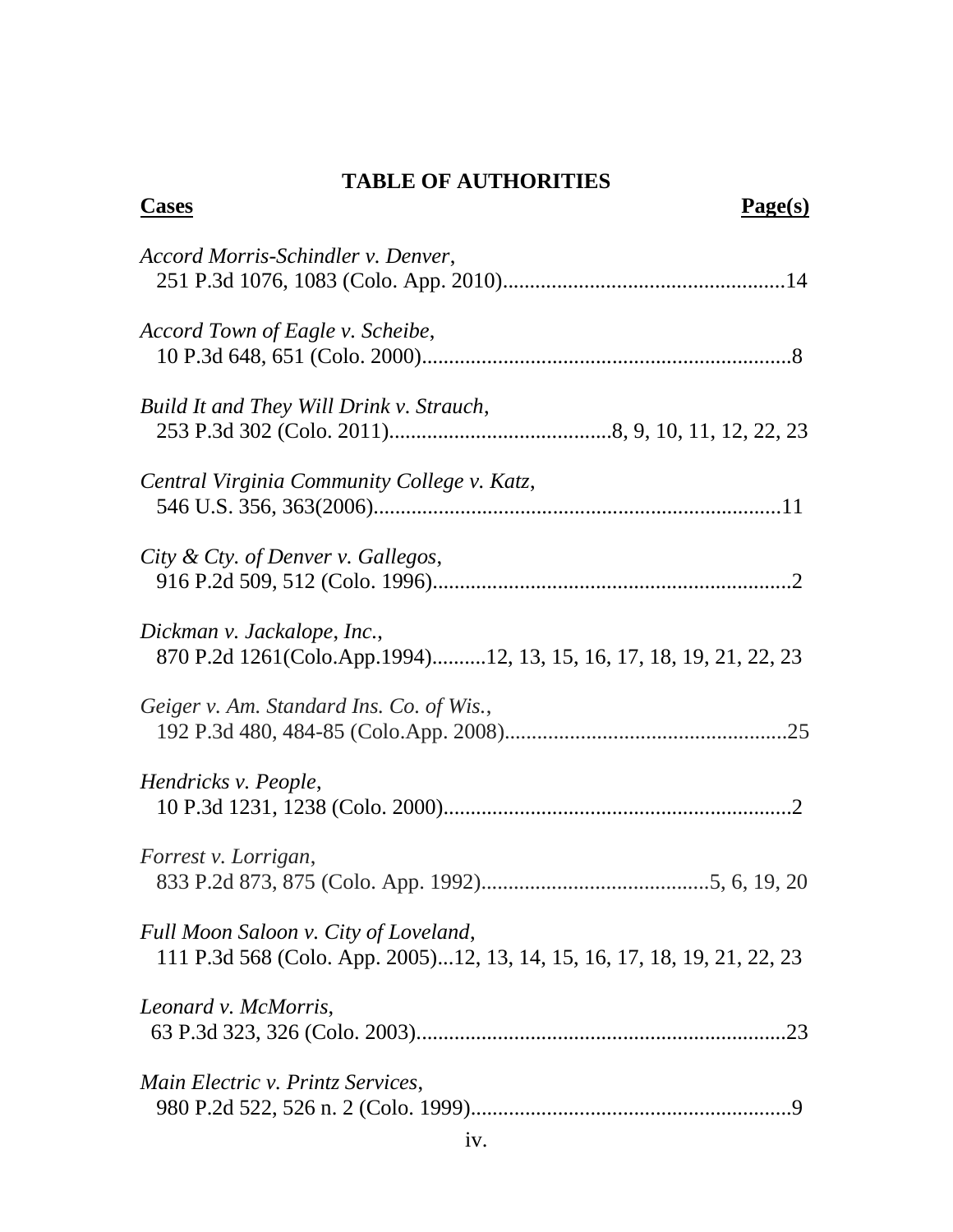| People in Interest of Clinton,                                                             |  |
|--------------------------------------------------------------------------------------------|--|
| Pueblo of Santa Ana v. Mt. States Tel. & Tel. Co.,                                         |  |
| RTD v. Lopez,                                                                              |  |
| Russello v. United States,                                                                 |  |
| Sigman v. Seafood Ltd,                                                                     |  |
| Well Augmentation Subdistrict of Cent. Colo. Water<br>Conservancy Dist. v. City of Aurora, |  |
| United States v. Pauler,                                                                   |  |
| <b>Statutes &amp; Rules</b>                                                                |  |

## C.R.S. §12-47-801...............................................................................9, 10, 11 C.R.S. §12-47-801(4)(a)(I)...............................................1,8,15, 19, 21, 23,24 C.R.S. §12-47-801(3)(a)(I).....................................................................2, 9, 13 C.R.S. §12-47-901(1)(a)...........................................................................18, 22 C.R.S. §12-47-901(1)(d).................................................................................16 C.R.S. §12-47-901(1)(a.5)(I)..................................................14, 15, 16, 18, 19

### **Other Authorities**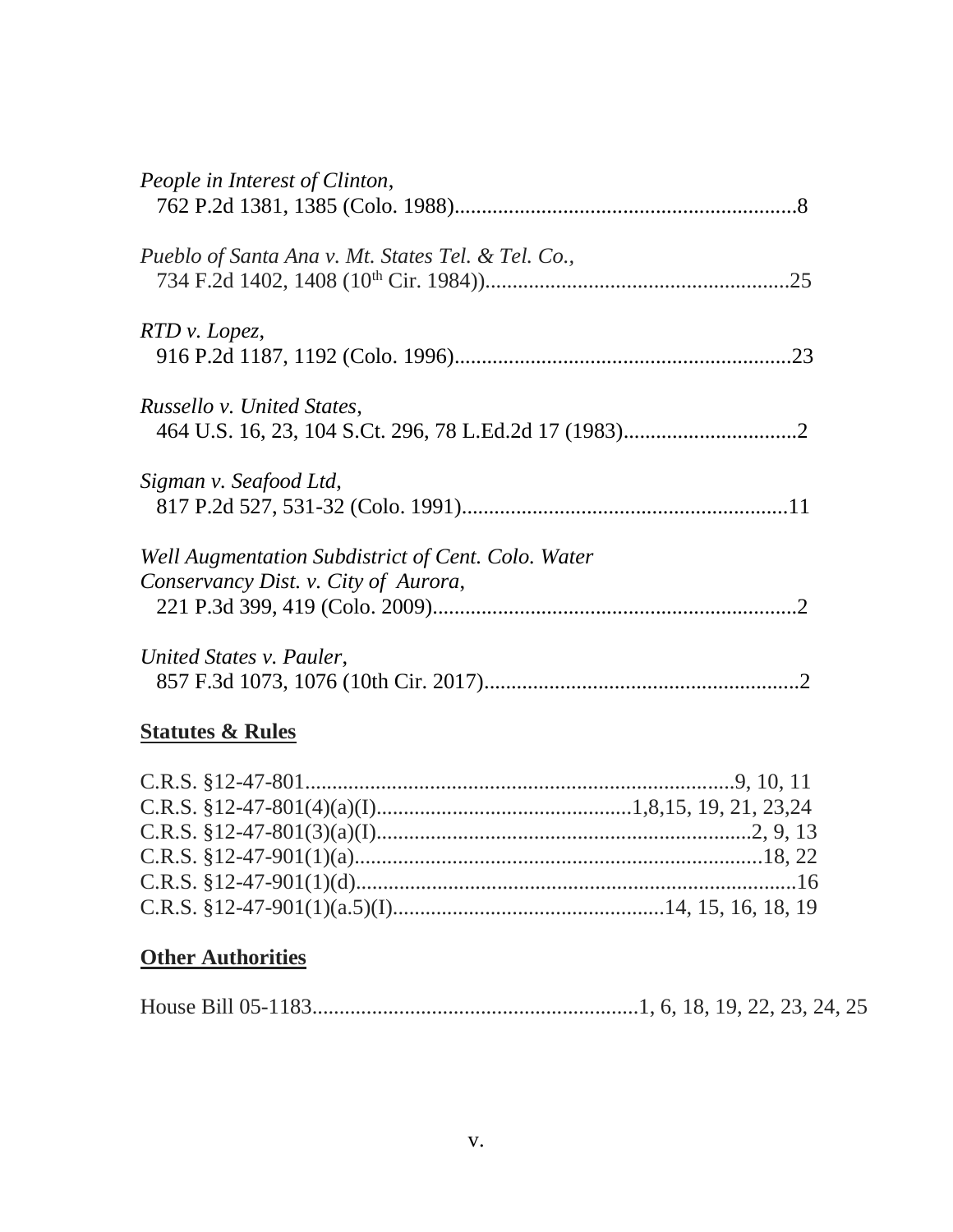### **I. Introduction.**

Although this Reply further analyzes the cases relied upon by the Respondents, those liquor licensee related cases can be distinguished and do not control over the unique intent, purpose, and text of H.B. 05-1183 (the 2005 Amendments).

In the social host setting applicable to this case, the 2005 Amendments seek to foreclose *all* venues for underage drinking by setting a low standard of culpability upon which to impose social host venue-based liability: "knowingly" providing any underage social guest "a place to consume alcohol". Service of alcohol is not required. *See* H.B. 05-1183, section 6; C.R.S. § 12-47-801(4)(a)(I).

That drafting and word choice have great importance for two reasons. First, the legislature likewise reduced the previous higher standard of culpability upon which to impose social host service-based liability from "willfully and knowingly" to match the new lower venue-based standard of culpability based just on the word "knowingly". *See id.* 

Second, although the social host service-based culpability standard explicitly was *lowered* to match the new venue-based liability standard, the *higher* liquor licensee civil liability culpability standard was not changed. Liquor licensee civil liability is still based on "willfully and knowingly" selling or serving "any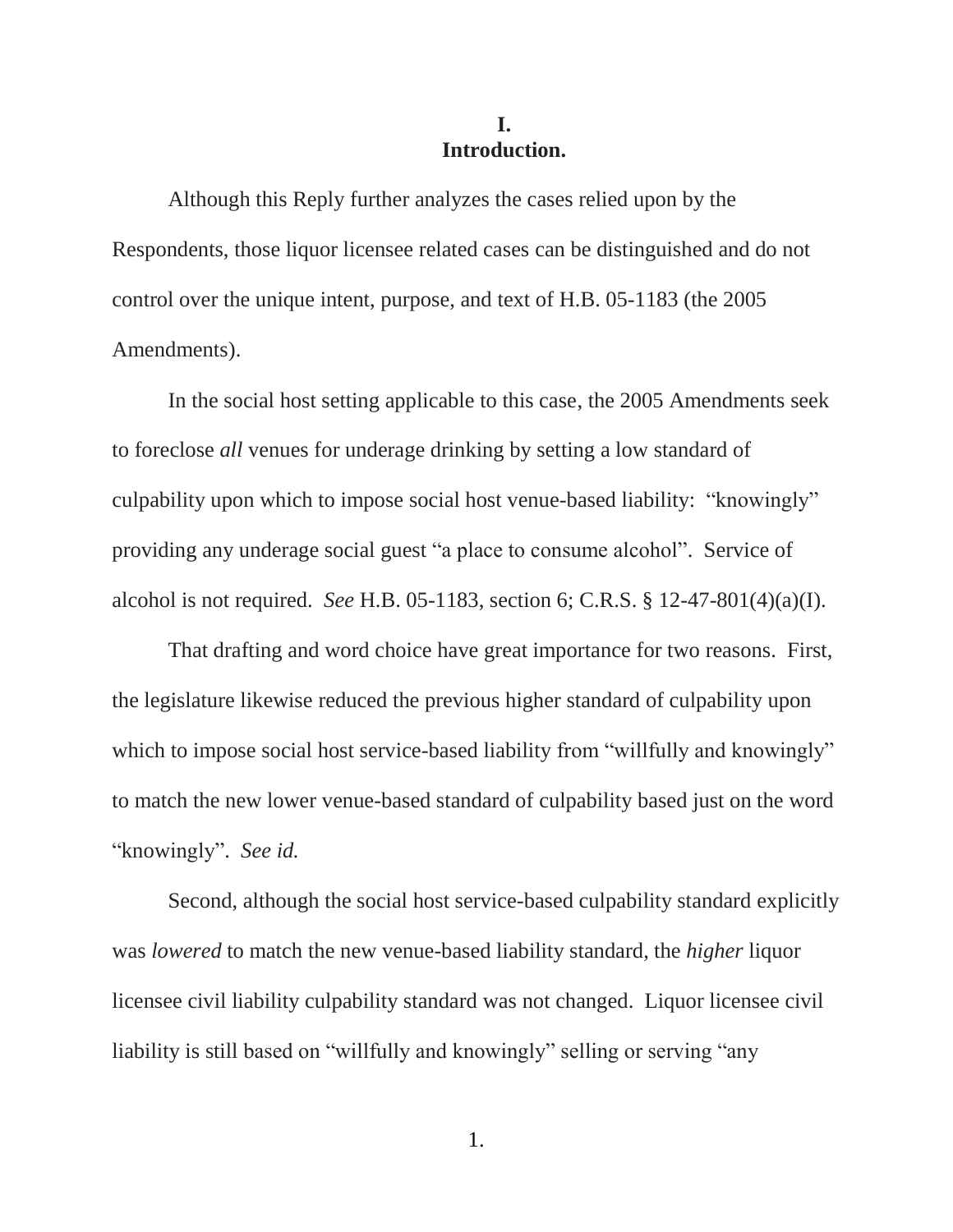alcoholic beverage" to a person "under the age of twenty-one years…." C.R.S.  $§ 12-47-801(3)(a)(I).$ 

Nevertheless, the courts below and the Respondents fail to give content to those textual changes. However, the "legislative choice of language may be concluded to be a deliberate one calculated to obtain the result dictated by the plain meaning of the words." *Hendricks v. People*, 10 P.3d 1231, 1238 (Colo. 2000) (quoting *City & Cty. of Denver v. Gallegos*, 916 P.2d 509, 512 (Colo. 1996)).

Consequently, "[w]hen the General Assembly includes a provision in one section of a statute, but excludes the same provision from another section, we presume that the General Assembly did so purposefully." *Well Augmentation Subdistrict of Cent. Colo. Water Conservancy Dist. v. City of Aurora*, 221 P.3d 399, 419 (Colo. 2009); *accord United States v. Pauler*, 857 F.3d 1073, 1076 (10th Cir. 2017) (where the legislature "includes particular language in one section of a statute but omits it in another section of the same Act, it is generally presumed that [it] acts intentionally and purposely in the disparate inclusion or exclusion" (quoting *Russello v. United States*, 464 U.S. 16, 23, 104 S.Ct. 296, 78 L.Ed.2d 17 (1983))). Therefore, the 2005 Amendments control over the cases relied upon by the Respondents and courts below.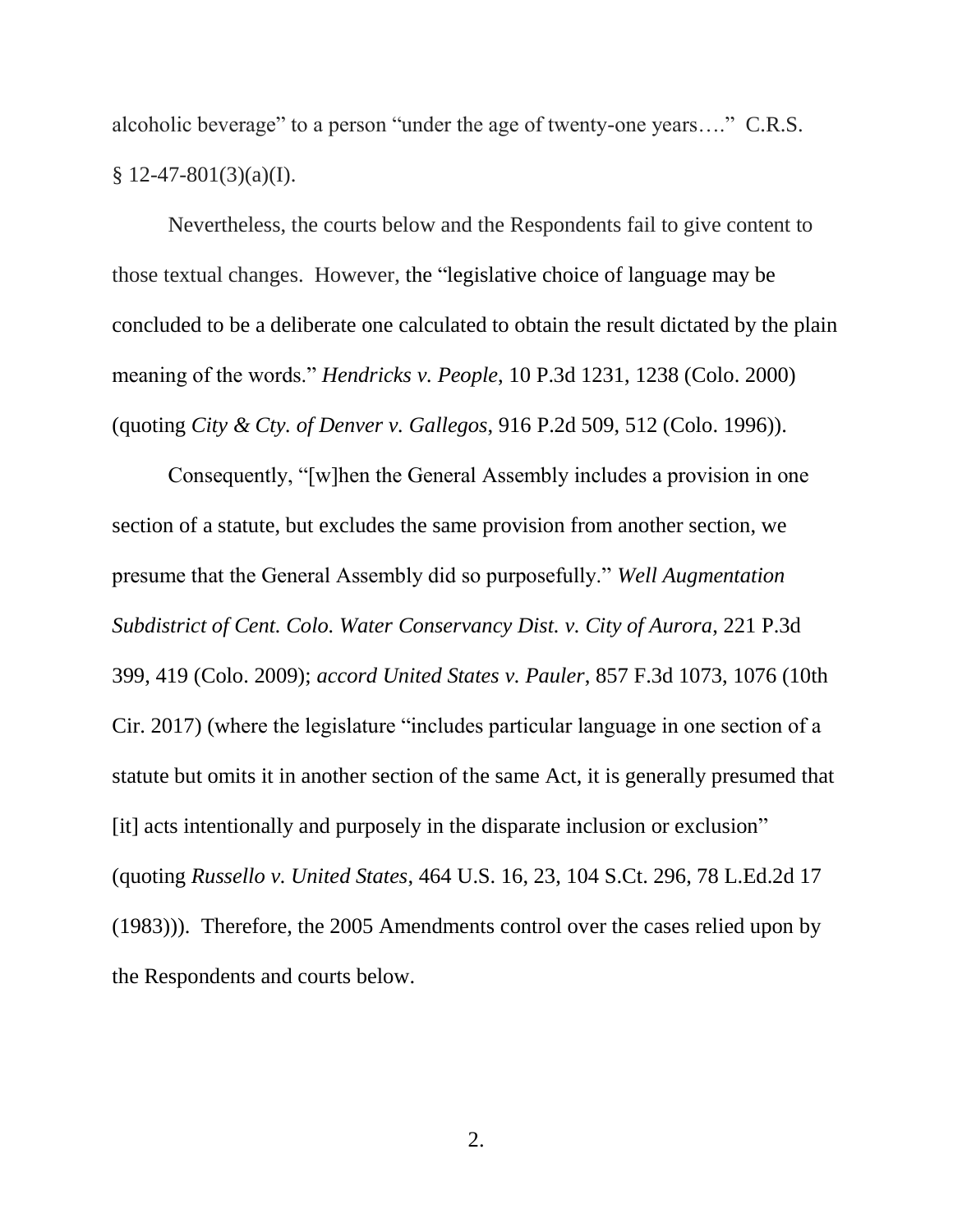**II.**

## **The party venue was knowingly and blindly opened to underage guests where alcohol knowingly was served in an open "buffet" style.**

Respondent Davis asserted that the "court of appeals affirmed summary judgment because it found the record did not establish that persons 'of any age' were welcome to attend." Davis Answer Brief at p. 15. To the contrary, the court of appeals concluded that "[a]ccess to the party was unrestricted." Slip op. at 6, ¶ 34. The "kegger" party was open to anyone of any age as detailed in Przekurat's Opening Brief. *See* Opening Brief at p. 9, ¶ 8; p. 10, ¶¶ 9-12; p. 13, ¶¶ 21-22; p. 14-15, ¶¶ 25, 28.

For example, Peter Stimson testified that his underage housemate and brother Samuel "was at liberty as a member of the household to invite whomever he wanted." CF, 900, depo. p. 28:12-15 [**Appendix 1**].

Samuel Stimson testified that he invited to the party his high school friend, Mr. Maury. Samuel testified that they were both 20 years of age they both drank alcohol and smoked marijuana at the party. CF, 912, depo. p. 25:5-25 (drinking); CF, 911, depo. p. 22:9 -13; and CF, 913, depo. p. 45:9 -16 (smoking marijuana) [**Appendix 2**].

Mr. Fix, the fifth co-host, who did not reside in the house but was a close friend of the other hosts (and who settled and was dismissed before appeal), testified that he was not told that he could invite underage guests, but also testified: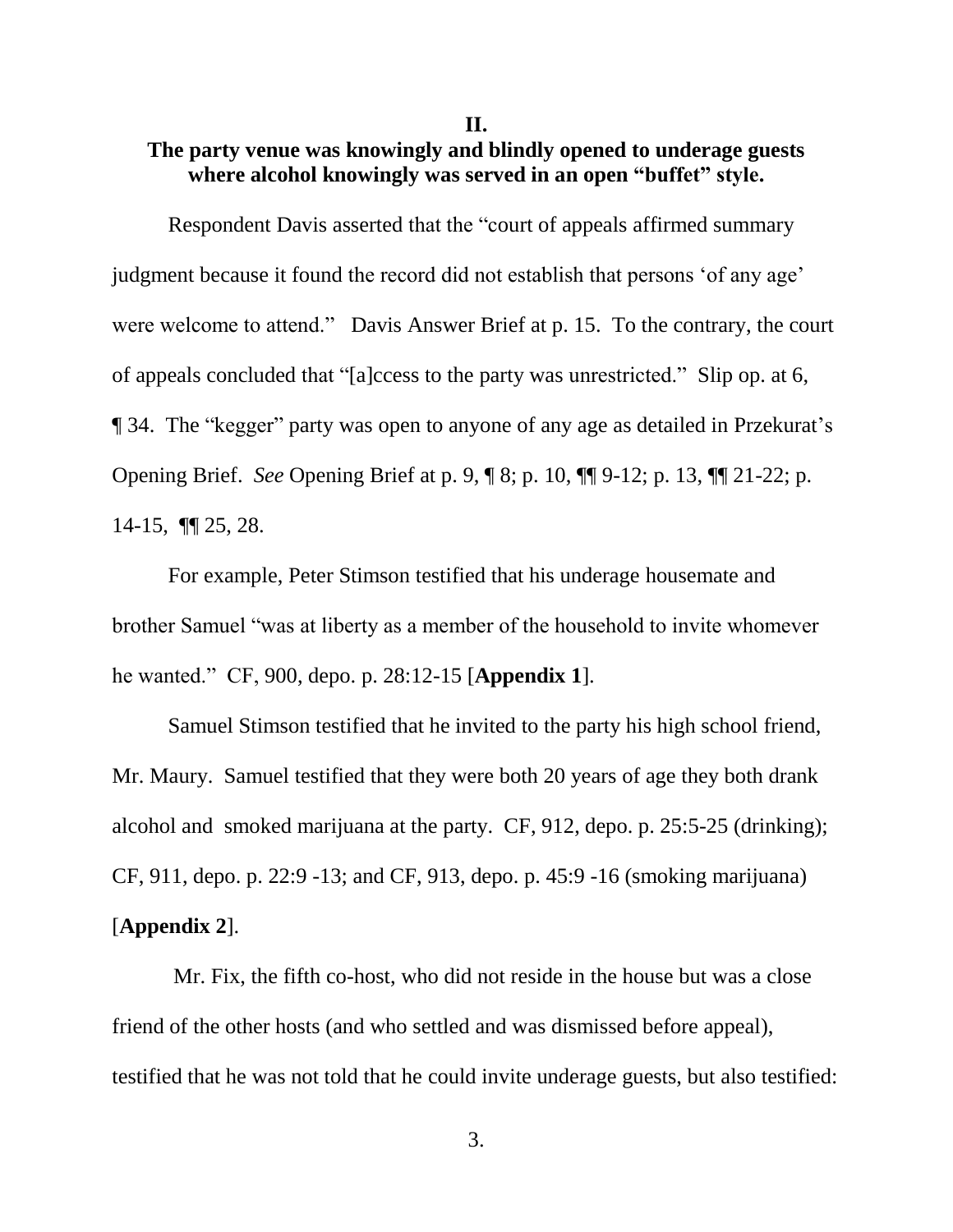"I was *not* told that I *could not* invite people that were under age." CF, 888, depo. p. 64:7-20 (italics added) [**Appendix 3**].

Mr. Fix also testified: "And I definitely think that some of the people I invited were under age at the time." CF, 888, depo. p. 64:19-21 [**Appendix 3**].

As described in Przekurat's Opening Brief at p. 15, ¶ 29, Respondents have never contested that they did nothing whatsoever to limit entry to their party venue by any underage guest.

Peter Stimson testified that he "was not aware that there was going to be anyone under 21" there, but admitted that during the party he never did anything to "determine" or "detect" if people at the party were under 21. CF, 902, depo. p.

29:18 – 30:18 [**Appendix 4**].

The court of appeals concluded that the "hosts did not ask party attendees their age or take any other steps to ensure that underage drinking would not take place at the party." Slip op. at 6, ¶ 34. Of significance, Respondent Torres welcomed the Sieck- Przekurat group into the party because Torres knew and was a friend of Victor Mejia, who was underage. CF, 930, Mejia depo. p. 21:12-25, p. 22:1-22; CF, 940, p. 120: 6-25; CF, 941, p. 121:1-8, CF, p. 941, p. 122:7-25; CF, 941, p. 123:1 – 124:4 [**Appendix 5**].

Respondents have never disputed that 16 underage guests entered the party venue freely and indiscriminately consumed alcohol set out in a "buffet" style for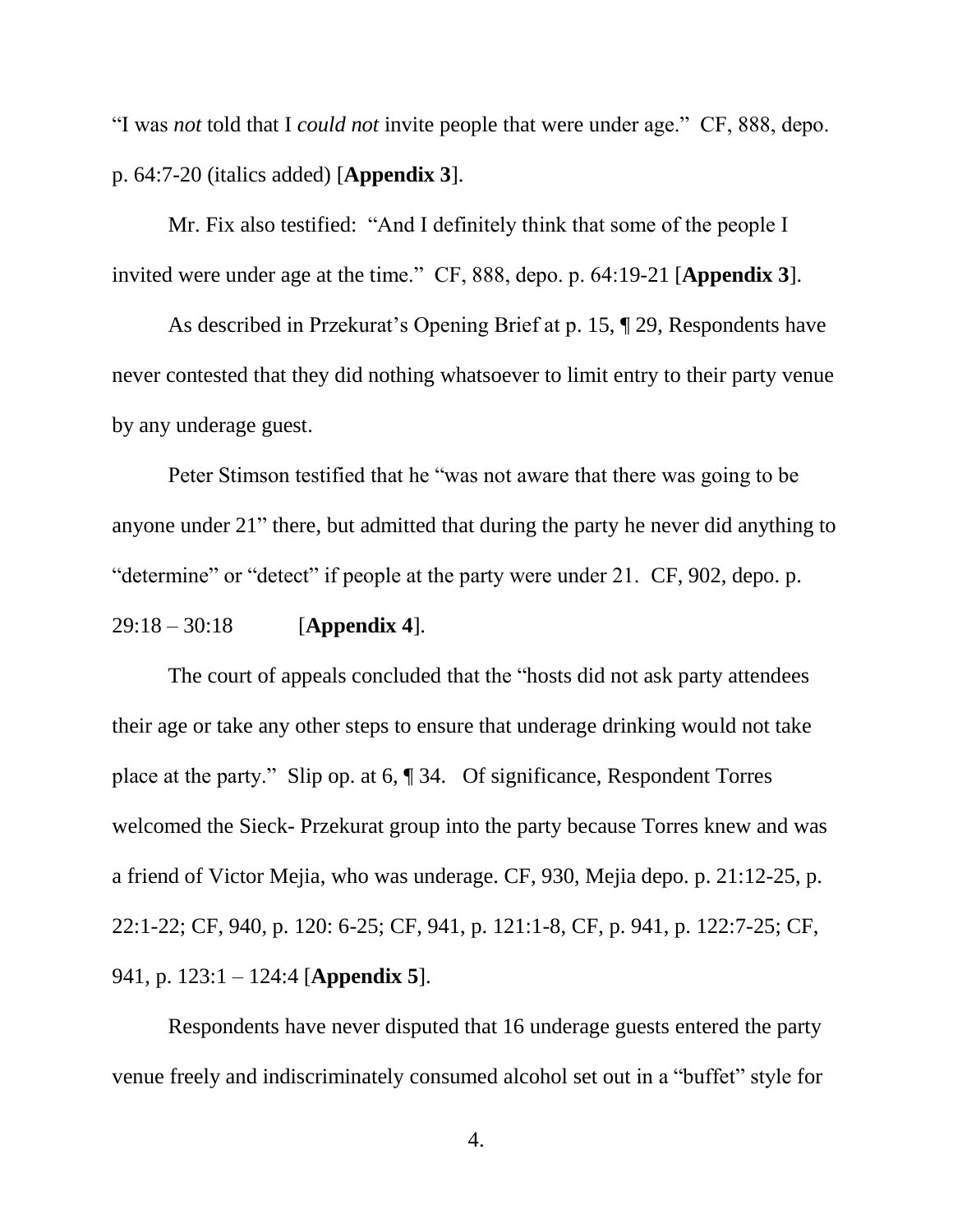any guest to consume, including underage guests. *See* Opening Brief at p. 16 ¶ 32. Accordingly, the subject "kegger" party falls squarely within the liability loophole as delineated by the holding in *Forrest v. Lorrigan*, 833 P.2d 873, 875 (Colo. App. 1992), which the 2005 Amendments were expressly intended to close.

#### **III.**

## **Closing the** *Forrest v. Lorrigan* **venue loophole was the purpose of the 2005 amendments which conditioned liability upon providing any underage guest "a place to consume an alcoholic beverage" rather than actually serving a specific underage guest alcohol.**

The liability loophole in *Forrest* rested on the fact that a parent opened the house to underage guests where alcohol was provided without direct service to the underage guests by the parent. To close the venue loophole, the 2005 Amendments imposed liability for knowingly providing any underage guest "*a place to consume an alcohol beverage….*" (Emphasis added).

Control over the service of the alcohol is not the basis for the new venuebased liability as had been the case with the existing service-based liability provision. Instead, providing any underage guest "a place to consume" is the basis for imposing liability under the venue provision. Therefore, *actual* knowledge of the presence and age of a specific underage guest is not required to impose venuebased liability.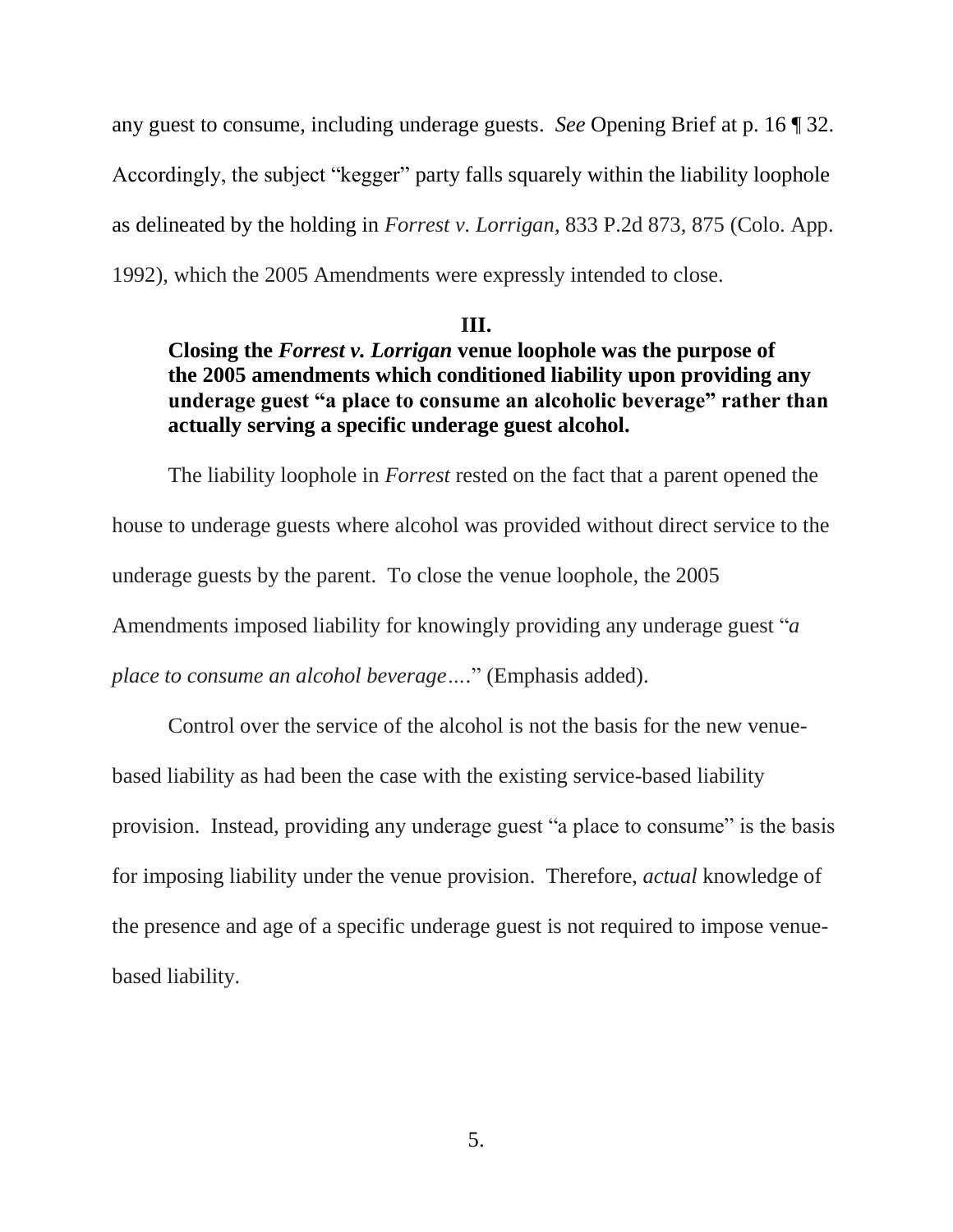Rather, venue-based liability has been "uncoupled" from knowingly serving a specific underage guest. The text of the 2005 Amendments and the legislative history reveal that H.B. 05-1183:

> …would create a civil liability for those who provide a place for minors to consume alcohol, not just in the home or but it could also be if you are having a bonfire or if you are going through an abandoned building and you are providing a space and a place for minors to consume, you could be sued.

CF, p. 1219 (emphasis added) (comments from the Bill's sponsor Representative Paccione).

Nothing in the legislative history or the text of the 2005 Amendments indicates that closure of the *Forrest* loophole required any knowledge of each *individual* underage guest's age. *See* Przekurat's Opening Brief at pp. 22-28. Only some knowledge that "a place" or venue opened for a social party would likely be used by any underage guest to consume alcohol will give full effect to the duty imposed by H.B. 05-1183. *See* H.B. 05-1183, section 6.

However, if this Court reads the text and legislative history of H.B. 05-1183 differently and requires that a social host have some level of knowledge of a specific guest's age and presence at a party, even under the venue-based liability provision, then Przekurat contends constructive knowledge would be sufficient. That would be especially true here for five reasons:

1. under the venue provision, only provision of "a place to consume" is required to impose liability, rather than direct service of alcohol;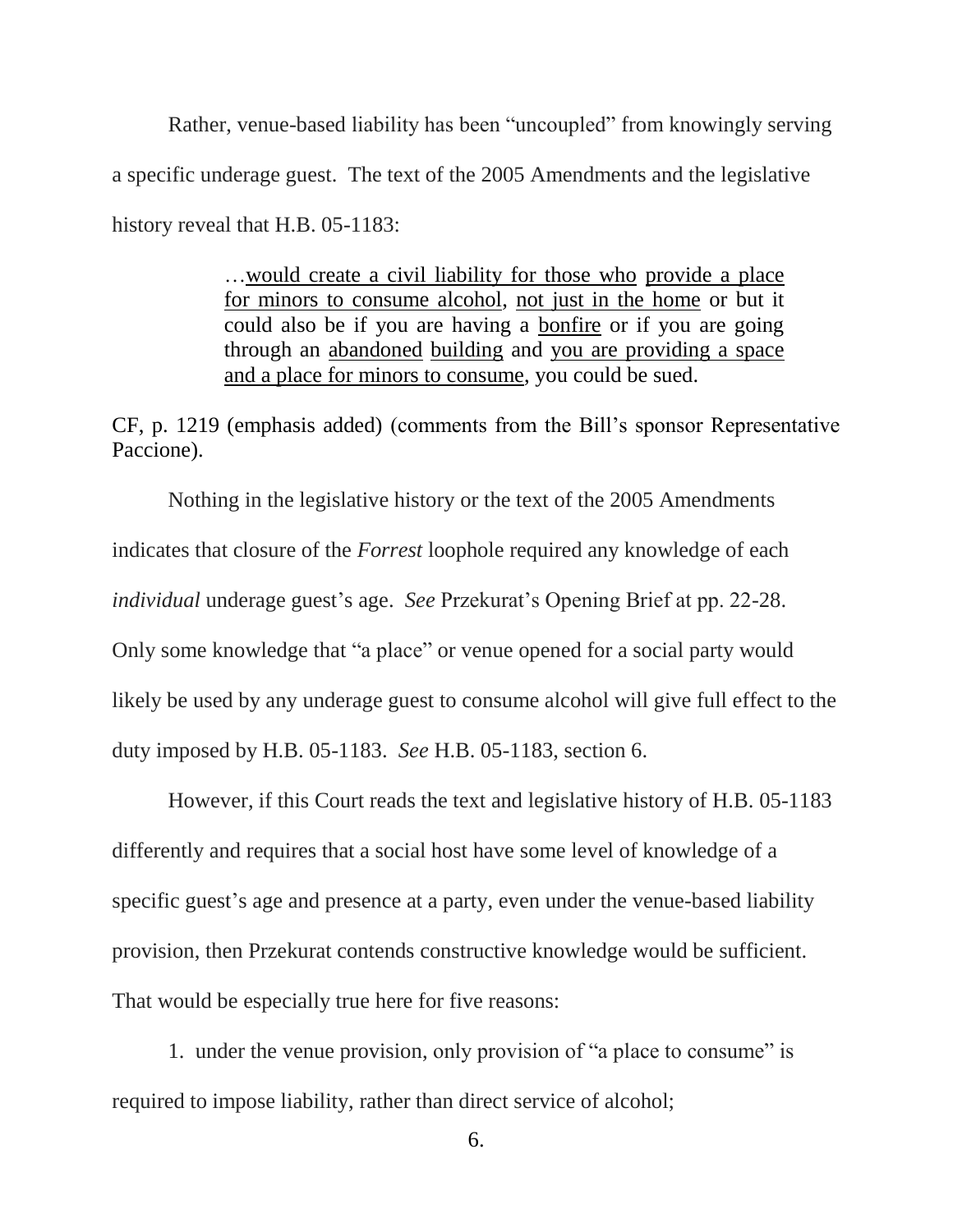2. direct service has been "uncoupled" from liability;

3. the alcohol at the subject "kegger" was provided and set out in a "buffet" style [so control over the alcohol was ceded to the underage guests present];

4. entry to the party venue was wide open to underage guests; and

5. the word "willfully" was deleted from the phrase "willfully and knowingly"—in the service-based liability provision and only the word "knowingly" was used in drafting the new venue-based liability provision.

The Respondent social hosts allowed underage guests, whether known or unknow to the hosts, to enter the venue freely and drink indiscriminately. Thus, the party was opened blindly by the social hosts at two levels. Both the *venue* was wide open as was the *provision* of the alcohol because the social hosts set out the beer "buffet" style.

When a social host cedes all control over the alcohol to the underage guests themselves by serving the alcohol in a "buffet" style, the hosts have effectively and constructively served the guests directly themselves.<sup>1</sup> Such circumstances distinguish this doubly, wide-open, *social host* "kegger" style party from any fact pattern in the context of a bar or liquor licensee—where the point of entry to the venue and point of service of the alcohol are both subject to the licensee's strict

 $<sup>1</sup>$  Accordingly, Respondents also are exposed to liability under the service-</sup> based liability provision because the 2005 Amendments deleted the word "willfully".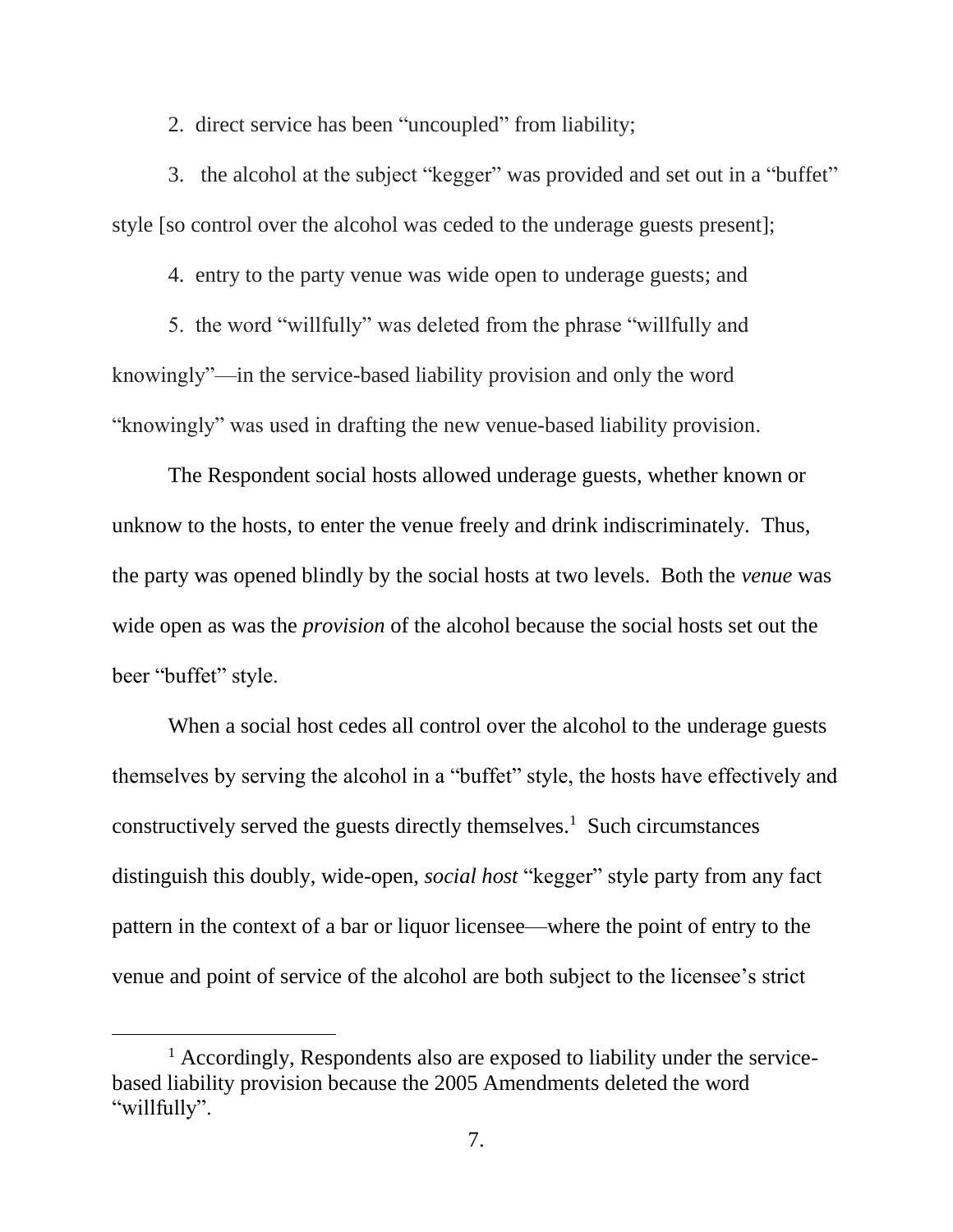control. In any event, the liquor licensee cases relied upon Respondents are not controlling for the several reasons discussed below.

### **IV. This Court's "actual knowledge" language in** *Build-It* **is non-precedential dictum.**

Respondents cite *Build It and They Will Drink v. Strauch*, 253 P.3d 302 (Colo. 2011), for the proposition that subsection  $12-47-801(4)(a)(I)$  should not include constructive knowledge. *Build It* considered the phrase "willfully and knowingly" in the liquor licensee context—where those venues such as bars are not wide open to minors and alcohol is not served "buffet" style so patrons cannot take control of the access to the alcohol. Here, the subject "kegger" was open at two levels being held in an open venue and where the alcohol was served "buffet" style.

In any event, the cited language from *Build It* has no precedential effect because it is dictum in and of itself. Language in a prior Colorado supreme court case that "was not necessary to the disposition of the issues presented" in the case is "dictum without precedential effect" for this Court's subsequent cases. *People in Interest of Clinton*, 762 P.2d 1381, 1385 (Colo. 1988). *Accord Town of Eagle v. Scheibe*, 10 P.3d 648, 651 (Colo. 2000) (language from this court's cases which "was not necessary to the decisions in those cases … was dicta that does not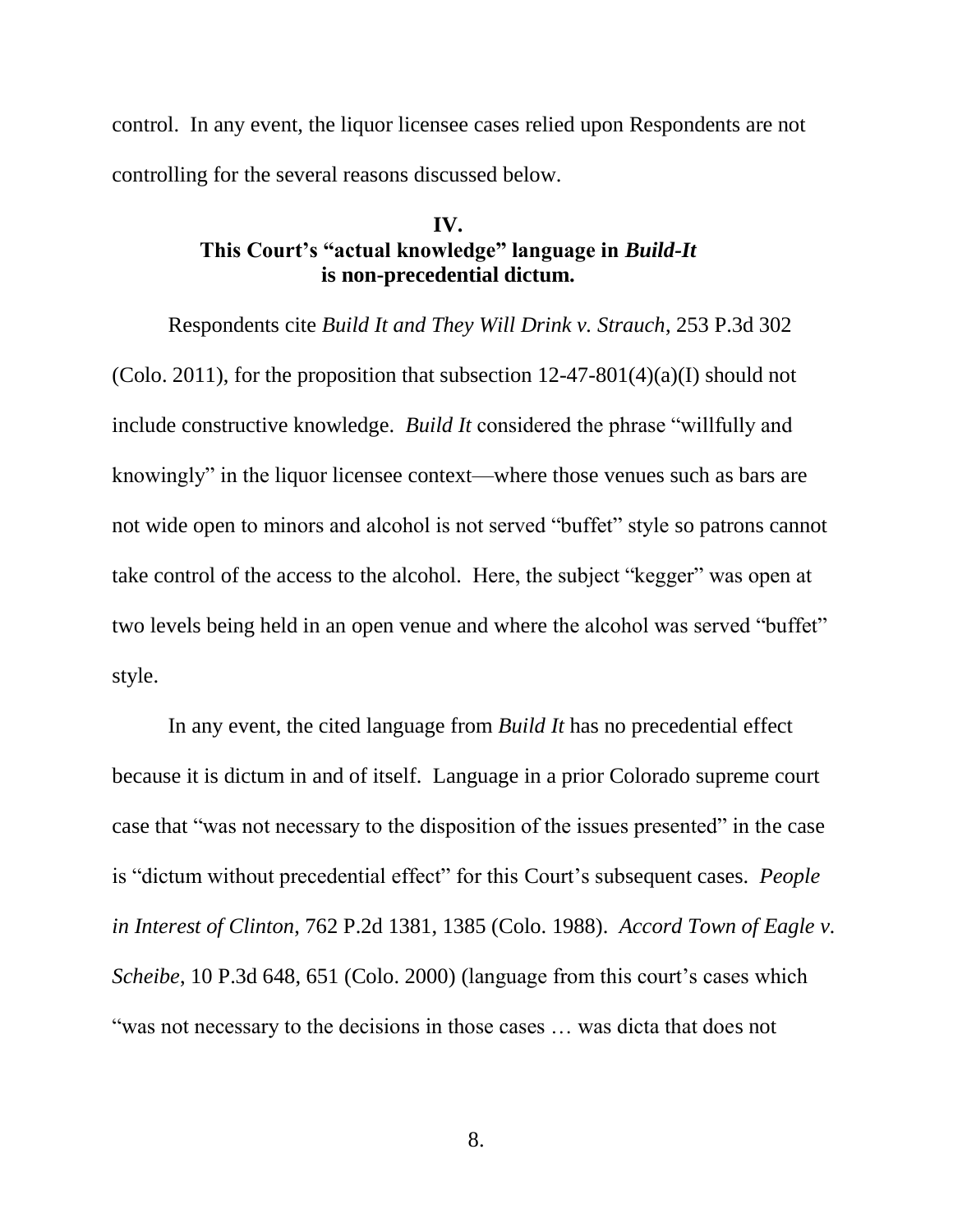control" subsequent cases). *See also Main Electric v. Printz Services*, 980 P.2d 522, 526 n. 2 (Colo. 1999) (dictum "is not controlling precedent").

In *Build It*, this Court granted certiorari "to determine if reasonable foreseeability … is an element of liability under section 12-47-801." 253 P.3d at 303. *Accord id*. at 307 ("the question we address today is whether liability under section 12-47-801 requires proof that injury was a foreseeable consequence of the sale or service of alcohol").<sup>2</sup>

*Build It* "conclude<sup>[d]</sup> that the plain language of section 12-47-801 "does not include foreseeability." 253 P.3d at 304. In reaching that conclusion, this Court first recounted the history of dram-shop liability in Colorado. 253 P.3d at 305-06. Then this Court analyzed the statutory language. *Id*. at 306-07. The Court held that the statute replaced common-law foreseeability with proximate cause in this sense: the statute made the nightclub liable if the plaintiff was injured by an intoxicated patron who was either underage or visibly intoxicated, and the nightclub had "willfully and knowingly" served alcohol to that patron. That is, "proximate cause and liability require only willful, knowing service to a visibly

l

<sup>&</sup>lt;sup>2</sup> The subsection at issue was  $12-47-801(3)(a)(I)$ , which allows an injured person to sue a liquor licensee for an injury "suffered because of the intoxication of any person due to the sale or service of any alcohol beverage to such person" if "[i]t is proven that the licensee willfully and knowingly sold or served any alcohol beverage to such person who was under the age of twenty-one years or who was visibly intoxicated." In *Build It* the alcohol was served to a visibly-intoxicated adult rather than a minor.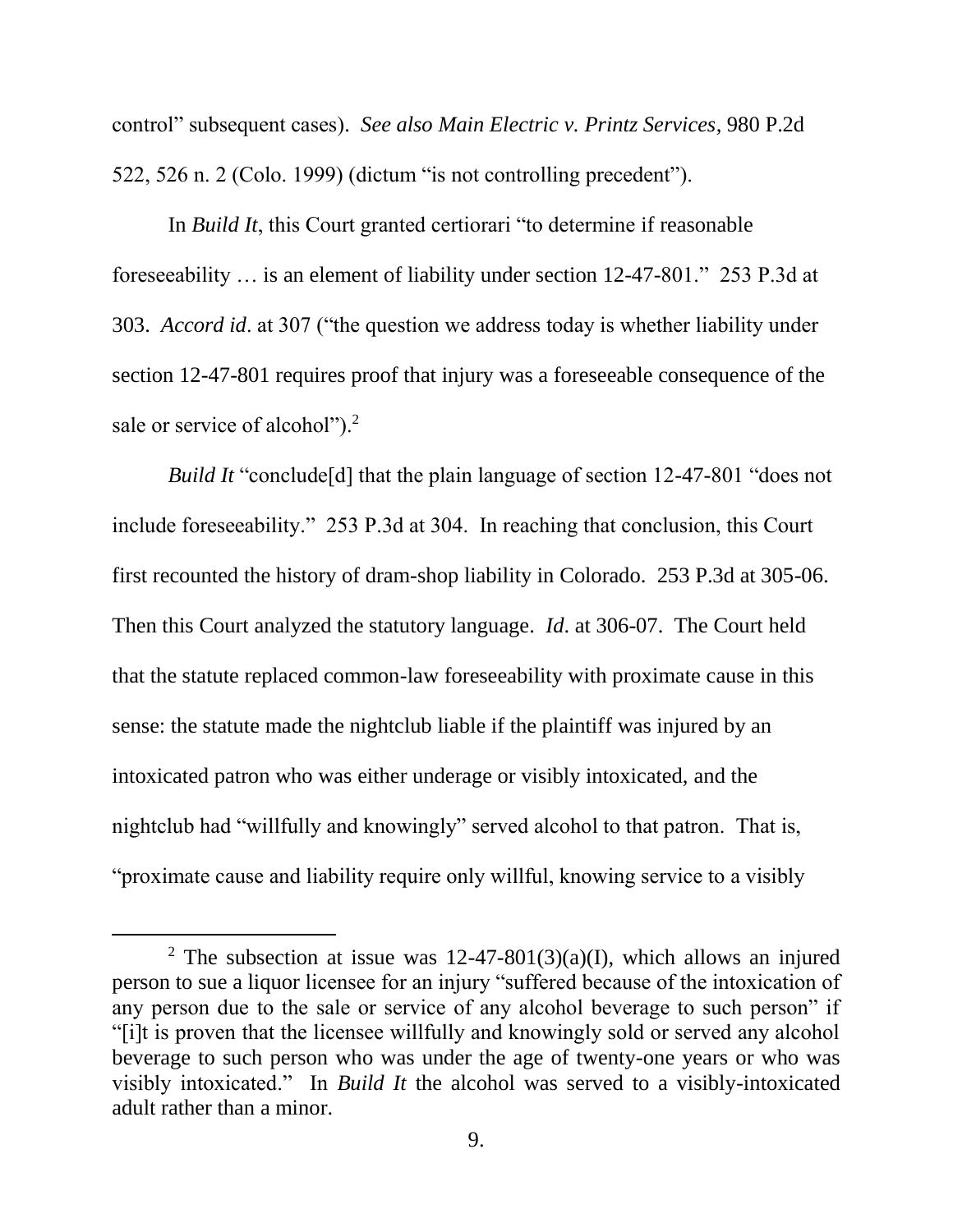intoxicated [or underage] person[,] and a plaintiff who is injured because of the intoxication." *Id*. at 307-08. "[S]o long as there is willful service and injury resulting from intoxication, there is no requirement that the injury be a foreseeable consequence of the sale or service of alcohol." *Id*. at 308. *Build It* therefore affirmed the denial of the nightclub's motion for summary judgment under section 12-47-801.

Having reached its holding on the question raised by the case, *Build It* then briefly addressed the nightclub's contention that the statute would become one of "strict liability" if the statute had no foreseeability element. *See* 253 P.3d at 304. Without conducting a legal analysis or citing legal authority, *Build It* stated that the absence of a foreseeability element would not transform the statute into one of strict liability, because the statute's mental state of "willfully and knowingly" meant the nightclub had "actual knowledge of the patron's intoxicated state" but "willfully serv[ed] alcohol to the person anyway." *Id*. at 308. "It would not be enough that the [nightclub] 'should have known' that the person was visibly intoxicated." *Id*. at 308. This language just quoted from page 308 of *Build It* is the language on which respondents rely.

*Build It's* "actual knowledge" discussion is non-precedential dictum for four reasons. First, the discussion was not necessary for disposition of the issue resolved in *Build It*—*i.e.*, whether foreseeability is an element of section 12-47-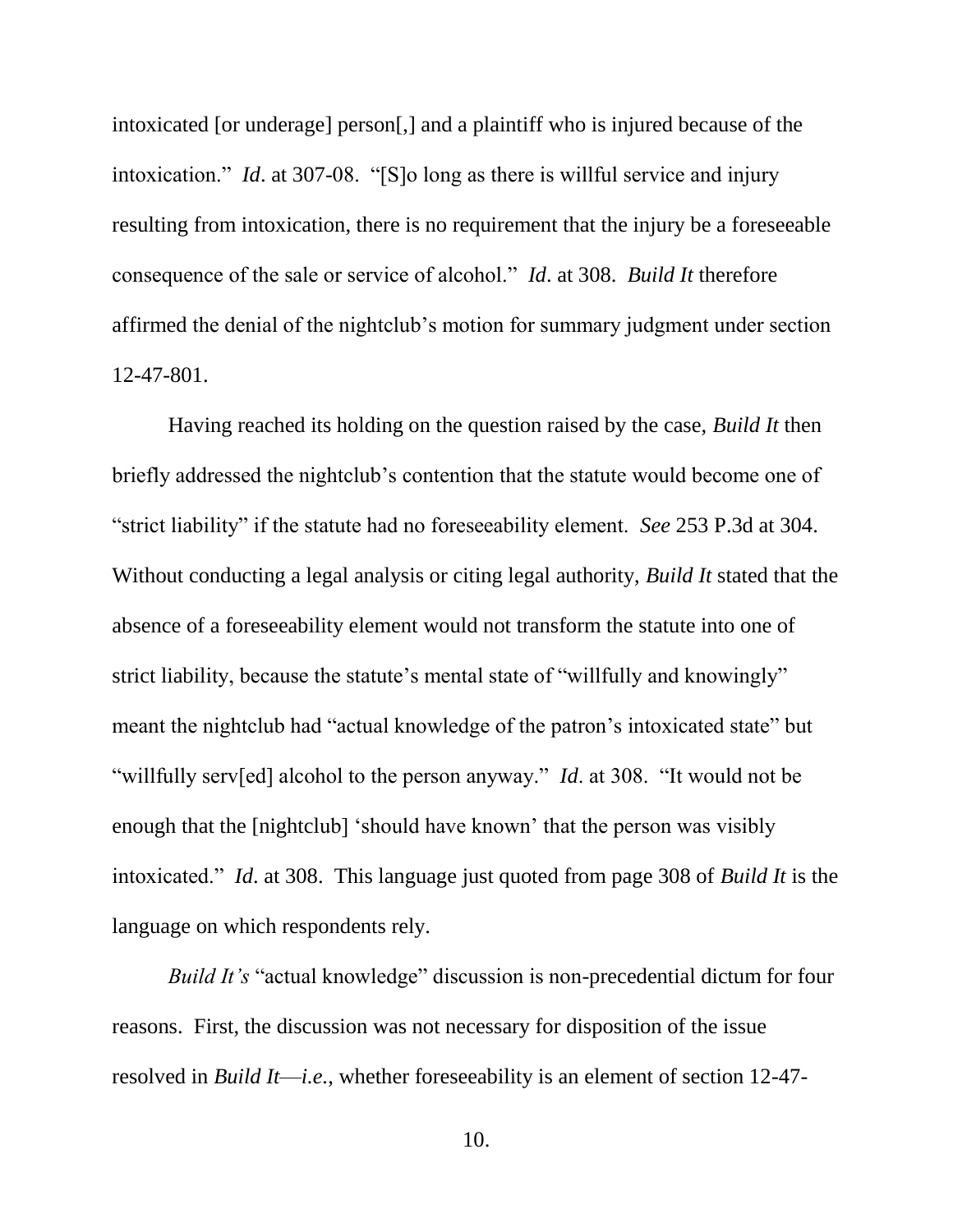801. (*Build It* did not discuss the actual knowledge point until *after* the opinion had already resolved the foreseeability question.) Second, *Build It's* short discussion about "actual knowledge" lacked legal analysis or legal citation, meaning the point was not fully debated.<sup>3</sup> Third, *Build It's* short discussion about "actual knowledge" supported liability against the bar, which is the opposite of how Respondents here seek to use the discussion. And fourth, *Build It* itself declined to follow a statement in this Court's earlier case of *Sigman v. Seafood Ltd*, 817 P.2d 527, 531-32 (Colo. 1991), because "[t]he statement in question, however, was dicta." 253 P.3d at 308 n. 4 (underlining added). Accordingly, *Build It's* conclusory "actual knowledge" discussion is dictum, which has no precedential value.

Moreover, for several more reasons the *Build It* dictum should not be adopted as a holding here. First, as discussed above, the 2005 Amendments do not require any knowledge of each individual underage guest's age, because venuebased liability has been uncoupled from knowingly serving a specific underage guest.

Second, as discussed below this Court should construe "knowingly" to include constructive knowledge as well as actual knowledge. Constructive

<sup>3</sup> *See Central Virginia Community College v. Katz*, 546 U.S. 356, 363 (2006) ("we are not bound to follow our dicta in a prior case in which the point now at issue was not fully debated").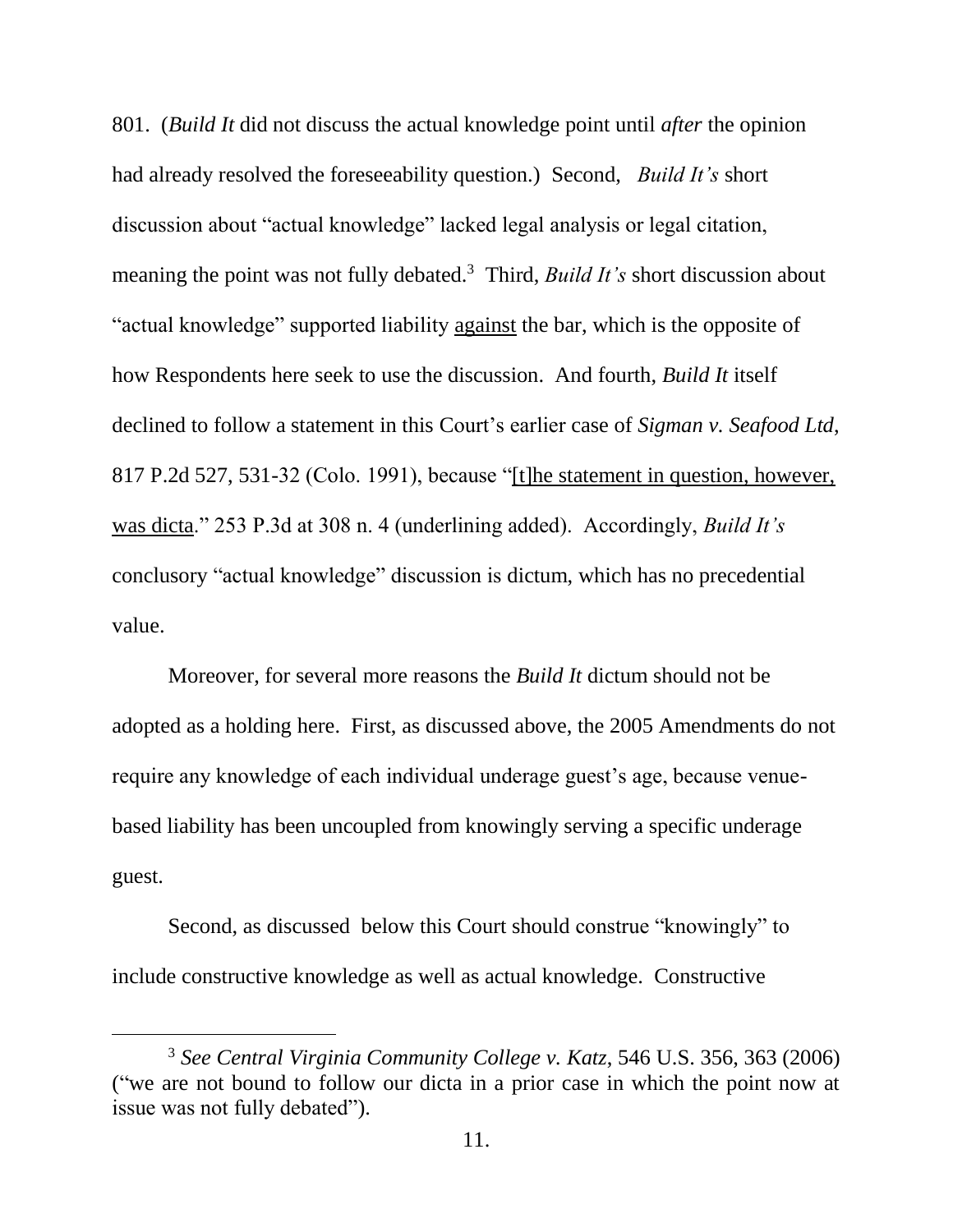knowledge is necessary in order to implement, in a reasonably balanced way, the public policy upon which the alcohol-regulation statutes (and the 2005 Amendments in particular) are based.

Third, for the reasons discussed below regarding *Full Moon Saloon v. City of Loveland*, 111 P.3d 568 (Colo. App. 2005), the bar's "strict liability" argument (to which the *Build It* dictum responded) is sufficiently redressed by a constructive knowledge standard under which only reasonable – not extraordinary – effort is required.

And fourth, as previously discussed the 2005 Amendments deleted the word "willfully" from the social host liability provisions. *Compare Build It* dictum in 253 P.3d at 308 ("willfully and knowingly" means that the establishment knew the patron was drunk but "willfully" served him more alcohol "anyway").

#### **V. In construing the 2005 amendments, this Court should be guided by**  *Full Moon Saloon v. Loveland* **rather than** *Dickman v. Jackalope***.**

Respondents (and CDLA amicus) contend that the opening brief's analysis of the 2005 Amendments is largely incorrect because the court of appeals' decision in *Dickman v. Jackalope*, *Inc.*, 870 P.2d 1261 (Colo. App. 1994), requires actual knowledge that a drinker is underage. The contention overlooks the court of appeals' decision in *Full Moon, Saloon v. Loveland,* 111 P.3d 568 (Colo. App. 2005), which only requires constructive knowledge that a drinker is underage. For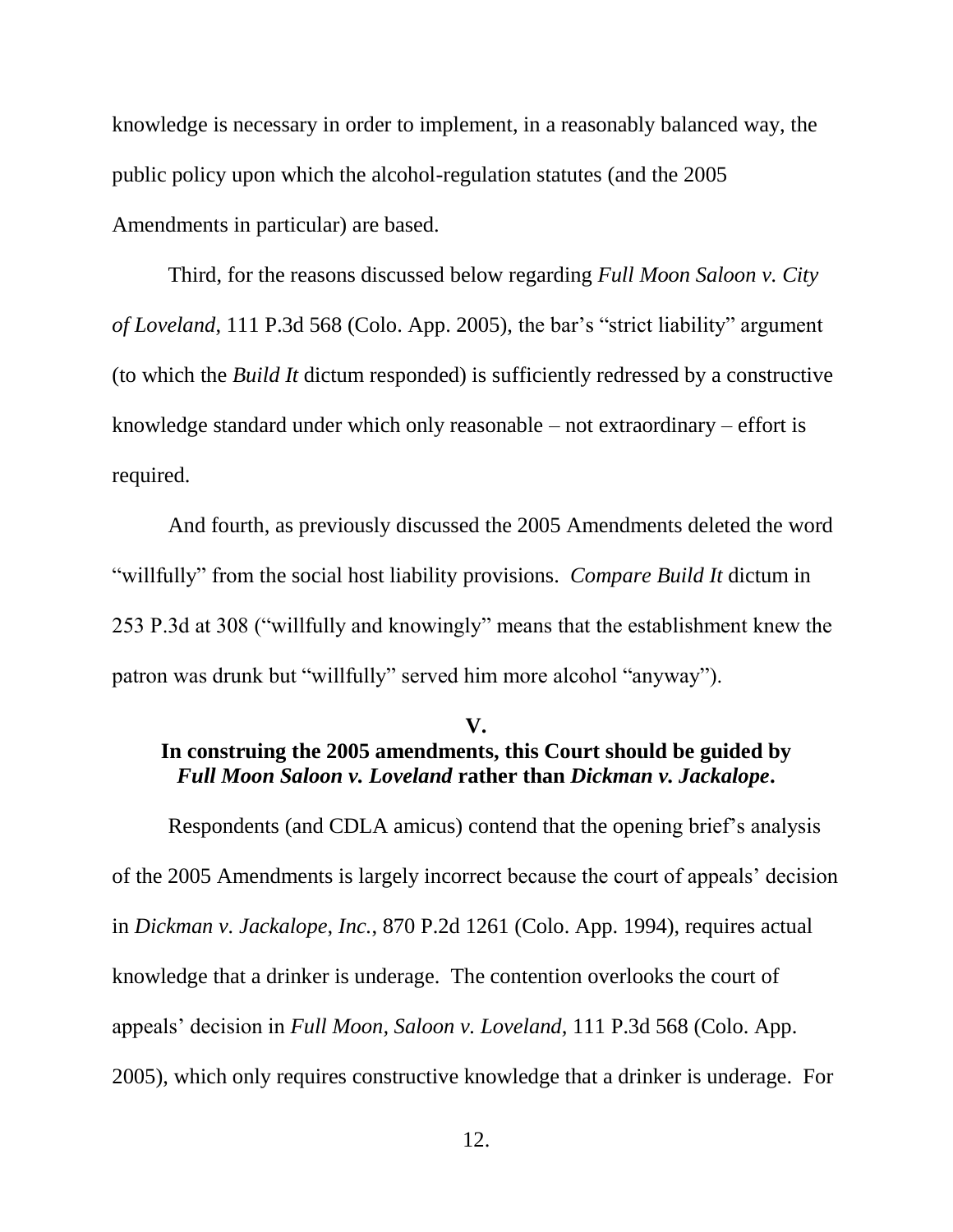the reasons described next, this Court should follow *Full Moon* and reject *Dickman*.

#### **A.** *Dickman***.**

In *Dickman*, a bar served alcohol to two patrons – an adult and a minor. No bar employee asked the patrons for identification. However, for reasons not explained in *Dickman*, bar employees believed both patrons were 21. The two patrons left the bar together, with the underage patron driving. The underage patron crashed the car and injured the older patron. The older patron sued the bar under what is now subsection  $12-47-801(3)(a)(I)$ . 870 P.2d at 1262. As applicable here, the statute immunizes a liquor licensee from civil liability except when the licensee "willfully and knowingly sold or served" alcohol to the person who caused the injury, and "such person … was under the age of twenty-one years…."

As most pertinent to the answer briefs, *Dickman* held that the server must have actual knowledge that the person served is underage. 870 P.2d at 1263. *Dickman* reasoned that actual knowledge is required because otherwise the statute would impose strict liability against servers. *Id*., at 1263, & again at 1264. *Dickman* therefore affirmed the district court's grant of summary judgment for the bar on the ground that the bar employees lacked actual knowledge that the underage patron was underage. *Id*. at 1263.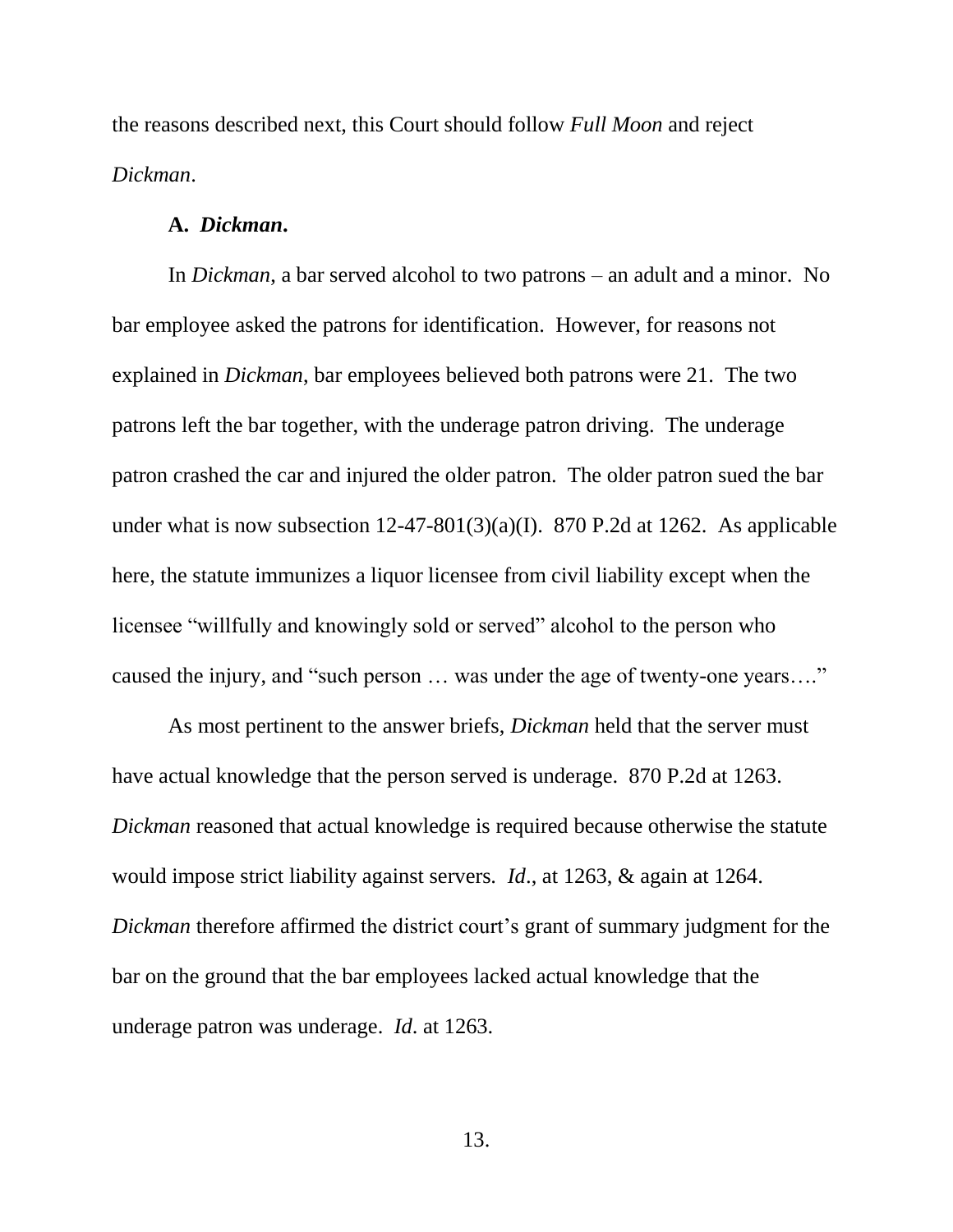#### **B.** *Full Moon***.**

 $\overline{a}$ 

In *Full Moon*, a bar served alcohol to two adult patrons and an underage patron. No bar employee asked the patrons for identification. The three patrons left the bar together, and the police pulled their car over for a traffic violation. Upon smelling alcohol, the police learned that the car's occupants had been drinking at the bar. The bar's liquor license was later suspended for serving a minor, under what is now subsection 12-47-901(1)(a.5)(I). 111 P.3d at 569-70. The statute prohibits anyone from providing an alcoholic beverage to "any person under the age of twenty-one years."<sup>4</sup>

As most pertinent to the answer briefs, *Full Moon* affirmed suspension of the bar's license because constructive knowledge that a drinker is underage is sufficient to violate the proscription in that subsection. 111 P.3d at 570. *Full Moon* defined constructive knowledge as knowledge attributable to someone exercising reasonable care or diligence (reasonable inquiry). *Id*. 5 *Full Moon* supported its holding by observing that the word "permit" in the statute "connotes"

<sup>&</sup>lt;sup>4</sup> In full, subsection 12-47-901(1)(a.5)(I) states that it is unlawful for any person "[t]o sell, serve, give away, dispose of, exchange, or deliver or permit the sale, serving, giving, or procuring of any alcohol beverage to or for any person under the age of twenty-one years." The subsection does not contain the phrase "knew or should have known".

<sup>5</sup> *Accord Morris-Schindler v. Denver*, 251 P.3d 1076, 1083 (Colo. App. 2010) (citing *Full Moon* when stating that "[c]onstructive knowledge is knowledge that one exercising reasonable diligence should have").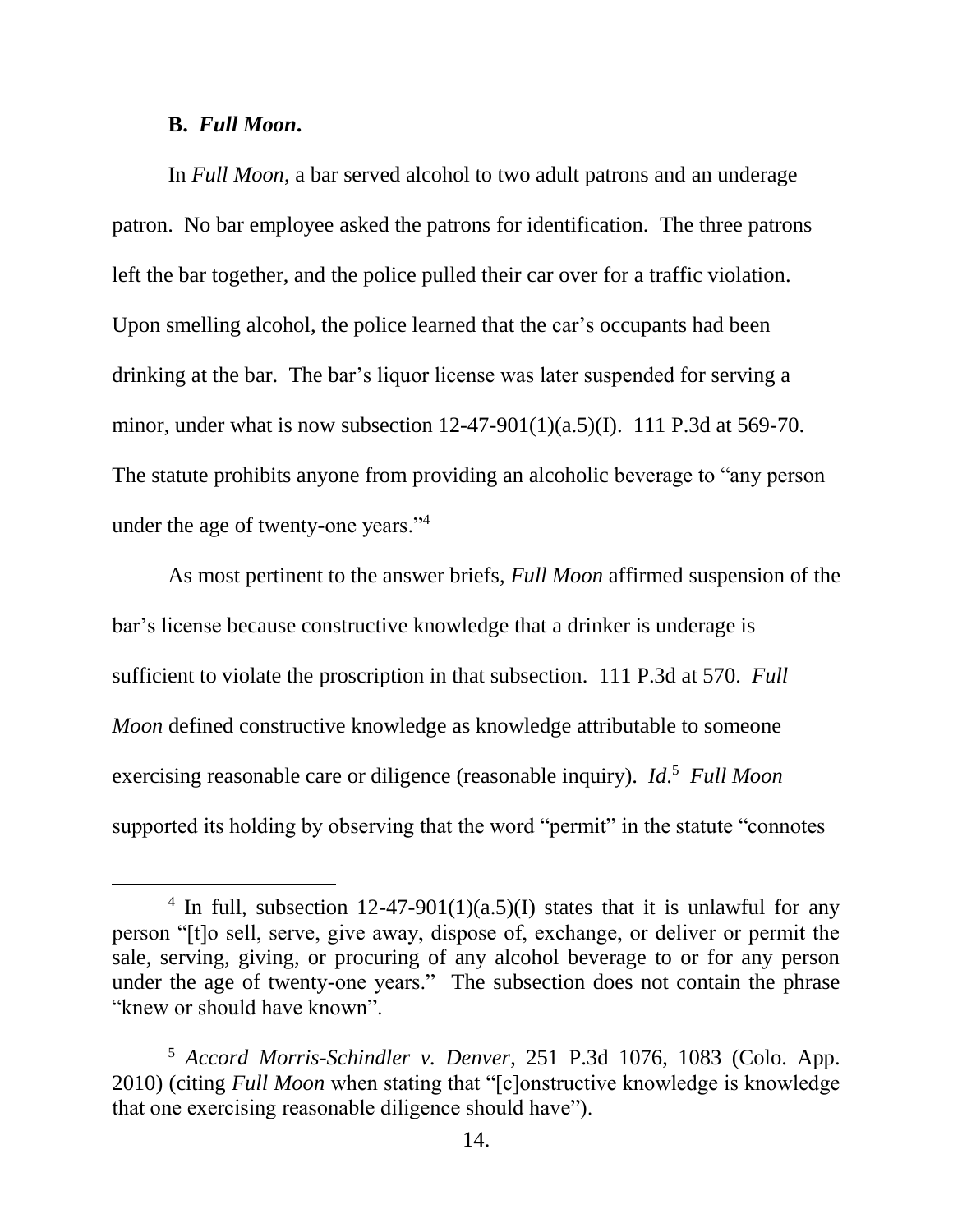affirmative or knowing conduct"—meaning actual knowledge acquired through the commission of an affirmative act or constructive knowledge acquired by permitting proscribed conduct to occur. *Id*.

*Full Moon* reasoned that a standard which includes constructive knowledge as well as actual knowledge is better than one limited to just actual knowledge, because the latter standard would allow the bar to "ignor[e] activities occurring in the establishment." *Id*. In the instant case, Respondents ignored their own conduct and the activities occurring at their party venue.

Such studied ignorance is antithetical to the "strong public interest" in addressing the "threat to public health and welfare" posed by alcohol consumption. *Id*. *Full Moon* also reasoned that a constructive knowledge standard would not unduly burden bar employees, because the standard only requires the exercise of reasonable care, not "extraordinary vigilance." *Id*.

#### **C. Applying** *Dickman* **and** *Full Moon* **here.**

As pertinent here, subsection 12-47-801(4)(a)(I) immunizes a social host from civil liability except when the host "knowingly provided" the underage guests with "a place to consume an alcoholic beverage." As argued by Respondents, the question is whether "knowingly" in this statute is limited to actual knowledge as in *Dickman*, or whether it includes constructive knowledge as in *Full Moon*. The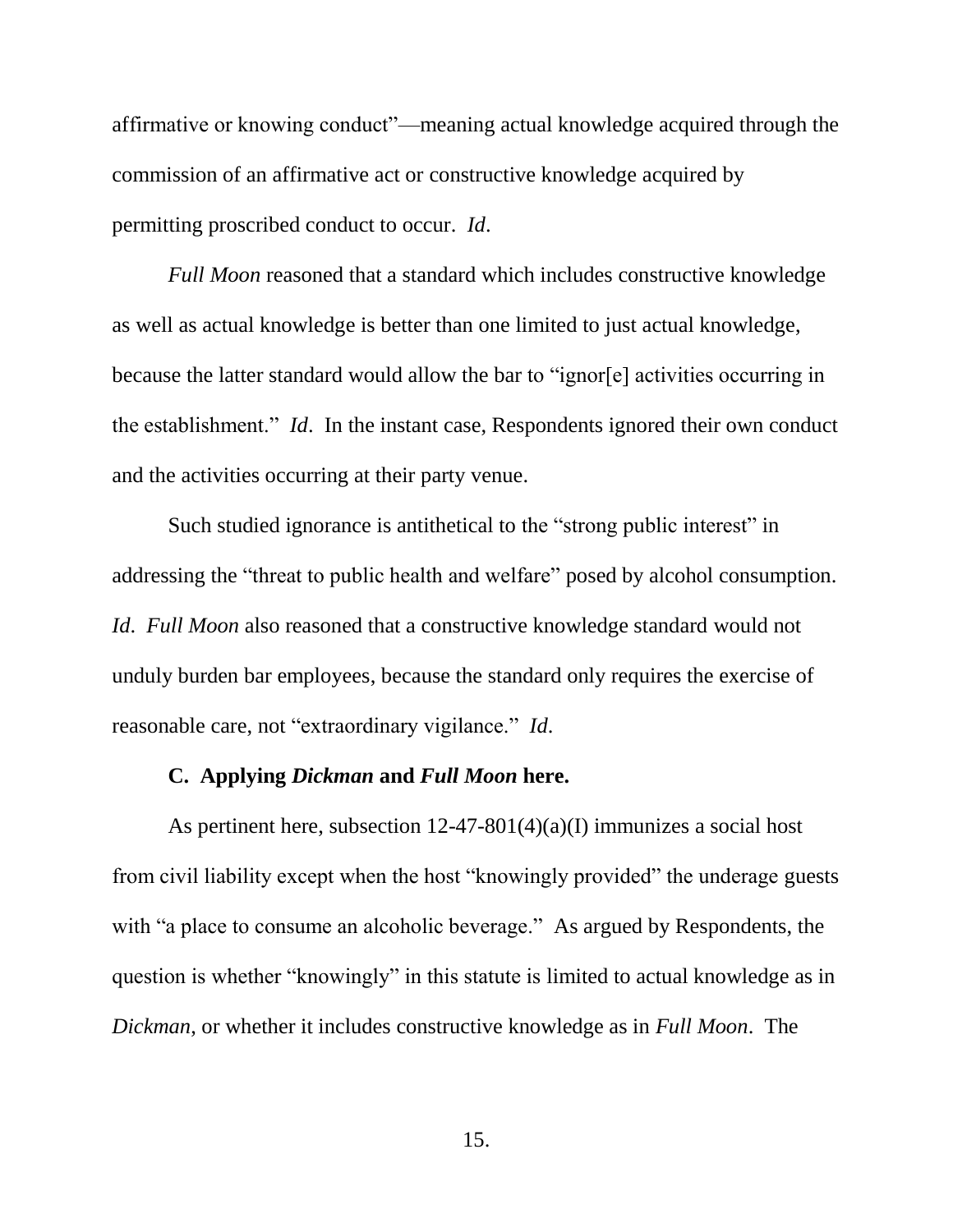answer is that it includes constructive knowledge based upon both an analysis of the cases themselves and the text of the 2005 Amendents. 6

*Dickman* was wrongly decided. In derogation of the strong public interest in minimizing the public health threat posed by alcohol consumption, *Dickman* immunized the bar from statutory liability for an injury that would not have occurred if a bar employee had used a measure of reasonable care such as simply checking the underage patron's identification. *Dickman* excused the bar for failing to perform that easy task on the unexplained ground that bar employees believed the patron was 21, and therefore the bar had no "actual knowledge" that the patron was underage. But the statute is effectively evaded if all a bar has to do to avoid statutory liability is have its employee's later claim they believed the patron was 21 without having checked the patron's identification. By contrast, the constructive knowledge standard gives reasonable life to the statute and its purpose, because under that standard a bar must either check a patron's identification or assume the statutory risk of serving an underage patron.

<sup>6</sup> Respondents argue that constructive knowledge is limited to just subsection 12-47-901(1)(d), because that subsection includes the phrase "should have known." *Full Moon* shows this argument is incorrect, because *Full Moon* explicitly held that constructive knowledge ("should have known") applied to subsection  $12-47-901(1)(a.5)(I)$ , which lacked that express language. That is, the inclusion of the phrase "shown have known" in subsection 12-47-901(1)(d) does not exclude constructive knowledge from all other parts of this statutory scheme. And deletion of the word "willfully" from the social host civil liability provisions "reduces" the culpability standard down to include constructive knowledge.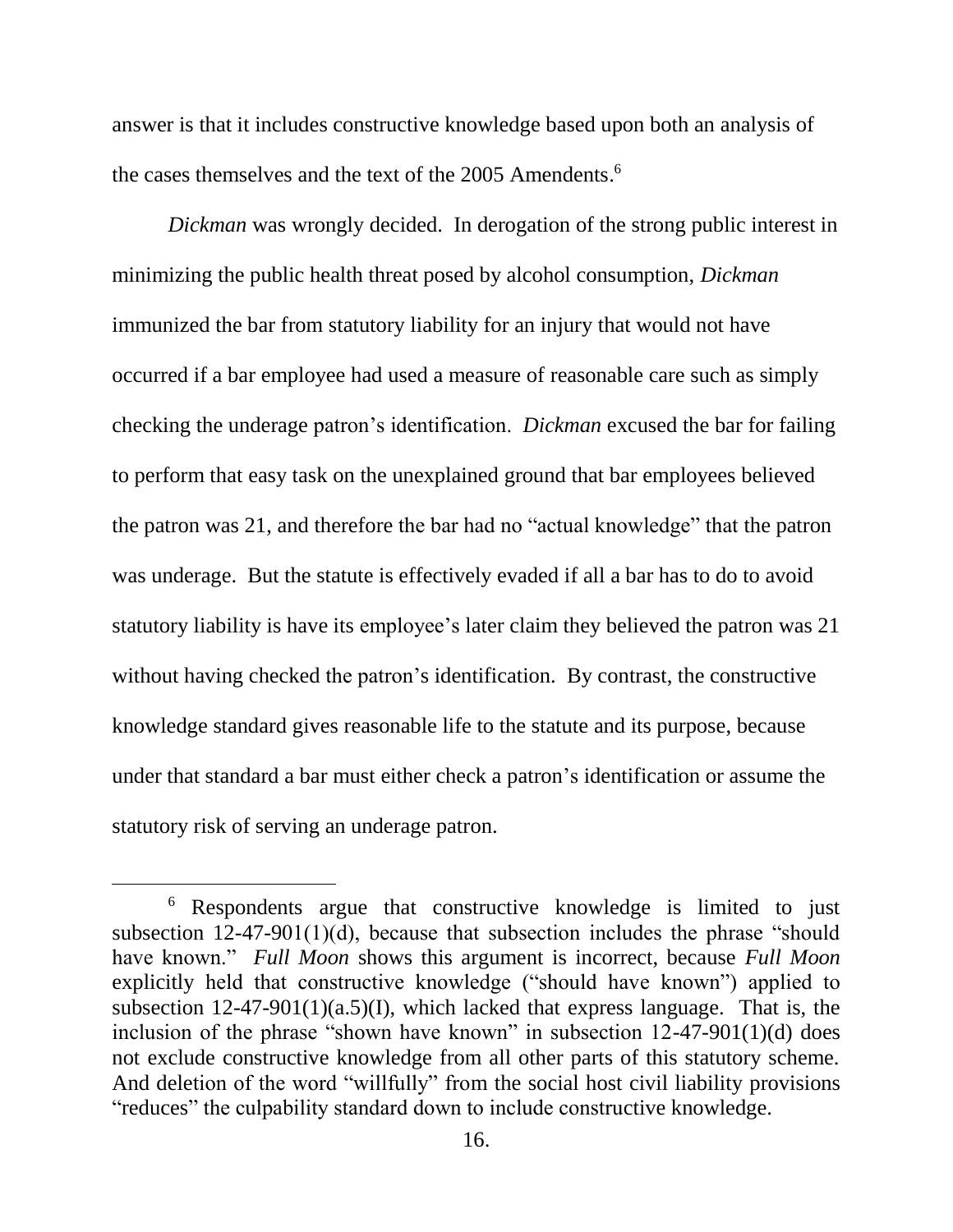*Dickman* excused the bar from the easy task of checking identification on the ground that the bar would be strictly liable unless knowledge is limited to actual knowledge. This reasoning was wrong, because constructive knowledge does not impose strict liability. As noted, constructive knowledge requires only the exercise of reasonable care such as inquiry, not extraordinary vigilance. Thus a bar likely would be statutorily immune if a bar employee requested identification from an underage patron and the patron produced an authentic-looking false identification. But condoning a bar's failure to request identification is no different from "ignoring activities occurring in the establishment," as stated in *Full Moon*. 7 The bar turned a blind eye to its statutory duty, just the Respondents did in this case.

Unlike *Dickman*, *Full Moon* promotes the important public safety purpose supporting all of the alcohol-regulation statutes by reasonably balancing the competing interests involved. A constructive knowledge standard for social hosts imposes no undue burden on such hosts, because again that standard only requires reasonable—not extraordinary—care. Social hosts need only take reasonable steps under the circumstances to avoid "knowingly provid[ing]" a venue open to underage guests "to consume an alcoholic beverage."

<sup>7</sup> *See* Opening Brief pp. 25-6 (discussing self-induced or willful ignorance).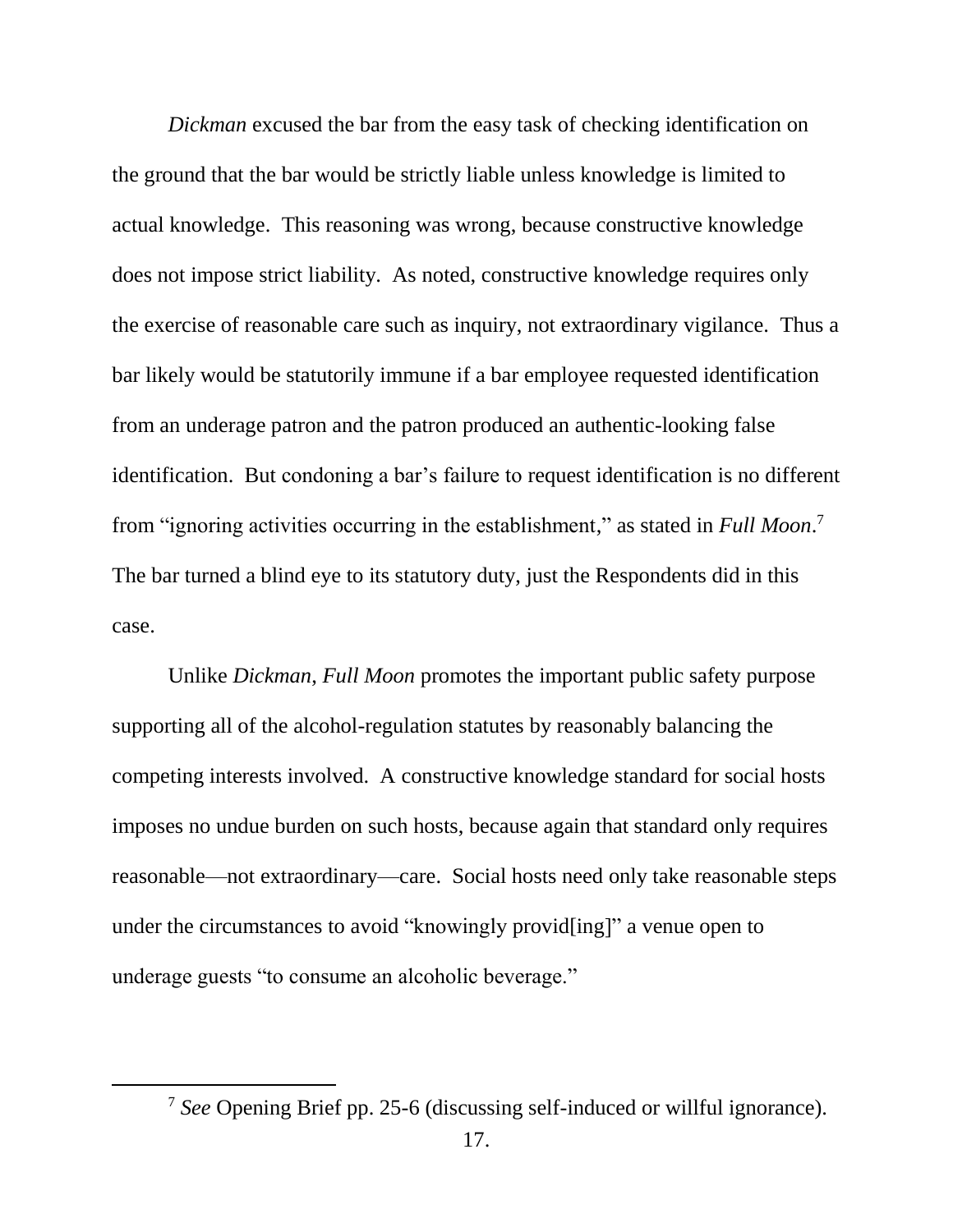Usually the fact-finder should determine what reasonable steps a social host should take. However, as set forth in the opening brief and recapped above in this brief (with record citations in both briefs), the record shows that *no* reasonable steps were taken by the Respondents in this case. What should not be allowed is precisely what the Respondents did here: host a party at a house rented by college students (one of whom was himself underage) in a college-student neighborhood; purchase *and* provide alcohol "buffet" style to anyone who entered the premises; and impose no access restrictions to the premises—with the result that at least 16 underage attendees (including the person who injured petitioner) indiscriminately consumed alcohol within the party venue. Based upon this undisputed record, constructive knowledge of underage guests drinking should be attributed to the hosts.<sup>8</sup>

Although *Full Moon* is a liquor-license suspension case rather than a private civil liability case, the suspension affirmed there was based upon the violation of subsection 12-47-901(1)(a) (regarding sale, service, delivery, etc., of alcohol to minors or drunkards or permitting such conduct). That subsection later was amended as part of H.B. 05-1183 and codified as subsection  $12-47-901(1)(a.5)(I)$ 

<sup>&</sup>lt;sup>8</sup> The Stimson answer brief contends that requiring even reasonable care would impermissibly re-instate a common law negligence claim. But construing the statutory word "knowingly" to include constructive knowledge does not reinstitute negligence; rather, it construes the word in a way which implements the statutory purpose.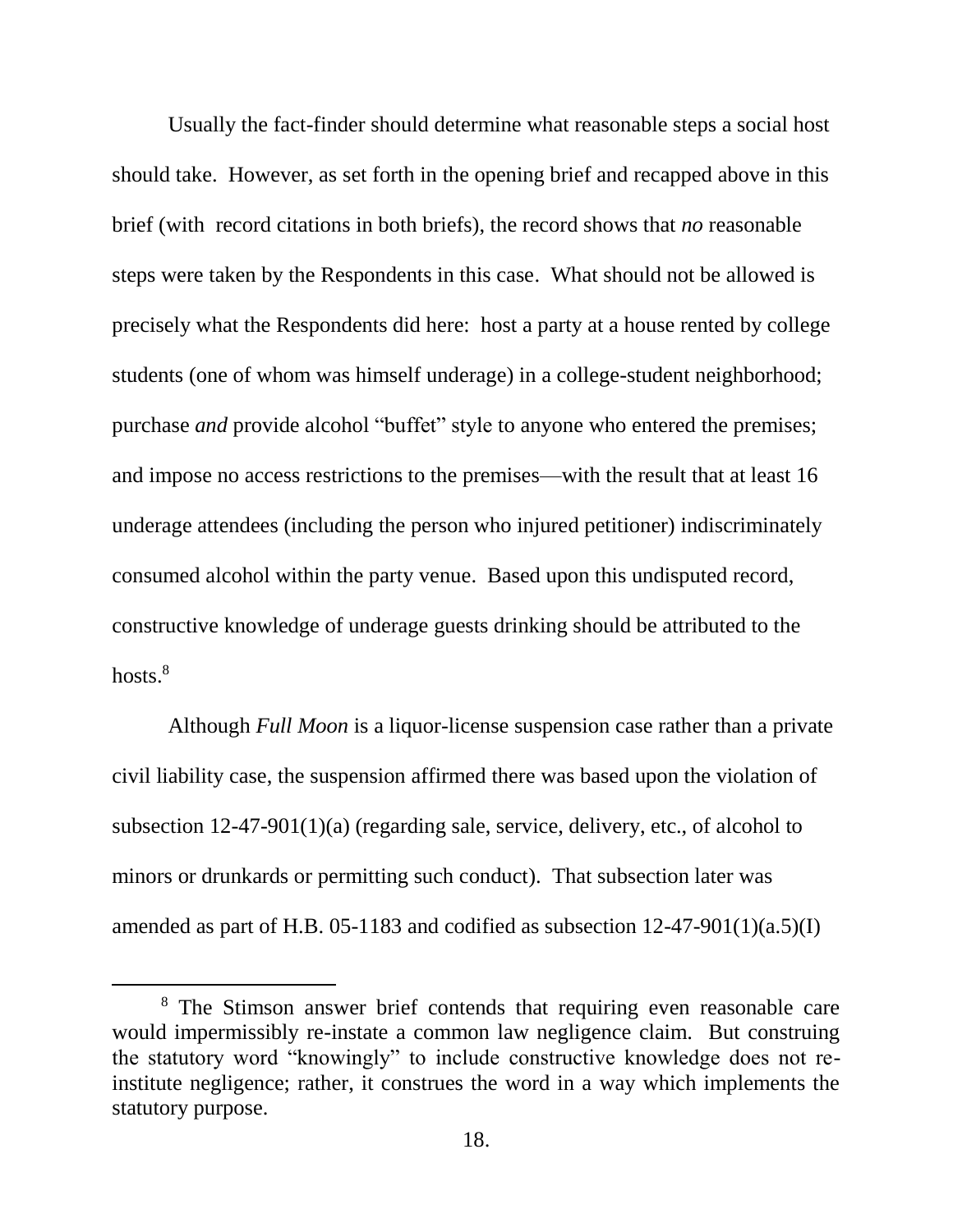(focusing just on the sale, service, delivery, etc., of alcohol to minors or permitting such conduct), which constitutes a class 2 misdemeanor. *See* H.B. 05-1183 sections 2 and 4.

Accordingly, subsection  $12-47-901(1)(a.5)(I)$  is a sister provision to the social host venue-based civil liability provision subsection  $12-47-801(4)(a)(I)$ . Both subsections are subject to the same public policy declarations of H.B. 05-1183 seeking to abate "deaths related to underage binge drinking…." *See* H.B. 05-1183 sections 1, 2, and 6.

*Full Moon* addressed suspension of a liquor license, and such a suspension only prevents future violations. Private civil liability, however, is necessary to remedy past violations upon satisfaction of the statutory criteria. With particular regard to social hosts who provide venues open for underage drinking, statutory private civil liability is the only regulatory mechanism available, because such hosts have no liquor license for the government to suspend.

### **D.** *Full Moon* **should be followed over** *Dickman* **because** *Full Moon* **is consistent with the 2005 Amendments.**

The obvious purpose of the 2005 Amendments is to expand private civil liability against social hosts. In *Forrest v. Lorrigan*, the court of appeals held that "willfully and knowingly serving" alcohol under subsection 12-47-801(4)(a)(I) (as it read at that time) did not create liability for a social host who merely provided a place where minors could consume alcohol—without more conduct associated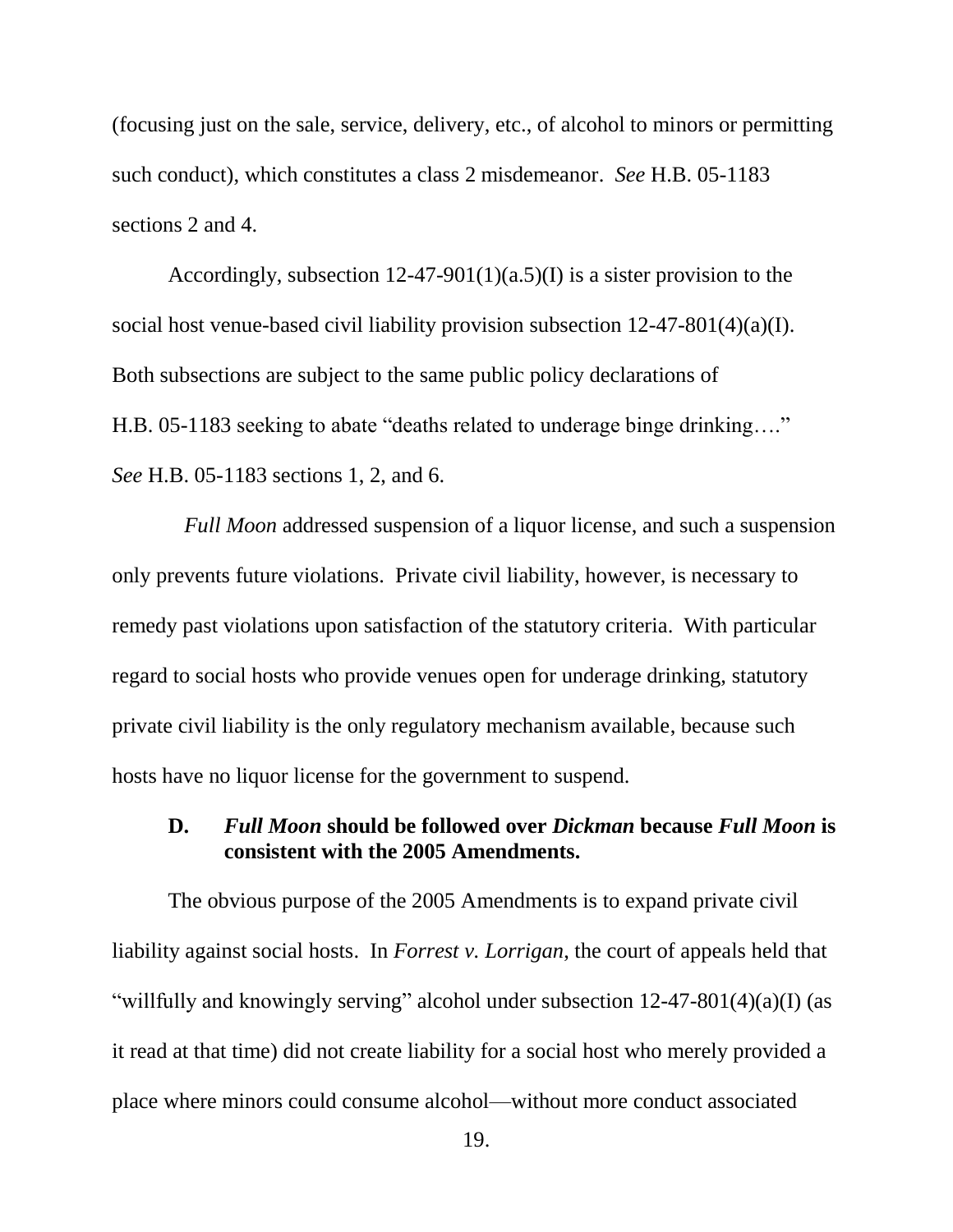with the provision and service of the alcohol.<sup>9</sup> 833 P.2d at 875. The 2005 Amendments deleted the word "willfully," and added language prohibiting a social host from "knowingly provid[ing] the person under the age of twenty-one a place to consume an alcoholic beverage."

The 2005 Amendments thus impose civil liability on social hosts who knowingly provide "a place" for underage drinking, separate from and in addition to whether the host also "has control over or takes an active part in supplying a minor with alcohol," which was the only social host liability in existence when *Forrest* was announced. *See* 833 P.2d at 875.

Because some college students are 21, but many college students are underage, hosts of a doubly wide-open "kegger" party like the one here<sup>10</sup> need not have actual knowledge that any specific underage guest was present. The presence of underage people in such a setting is a certainty, as established by the record here that the hosts and their friends invited guests without regard to age, and that underage guests entered the venue without restriction and then consumed alcohol indiscriminately within the venue. Hence, the 2005 Amendments impose constructive knowledge for providing a venue for underage drinking under these circumstances.

<sup>&</sup>lt;sup>9</sup> Here the record establishes that the hosts were collectively involved in the purchase, party set up, and provision of the beer in an open "buffet" style within the venue. *See* Przekurat's opening brief at p. 8, ¶ 3.

<sup>&</sup>lt;sup>10</sup> As explained above, both the venue and availability of alcohol were open.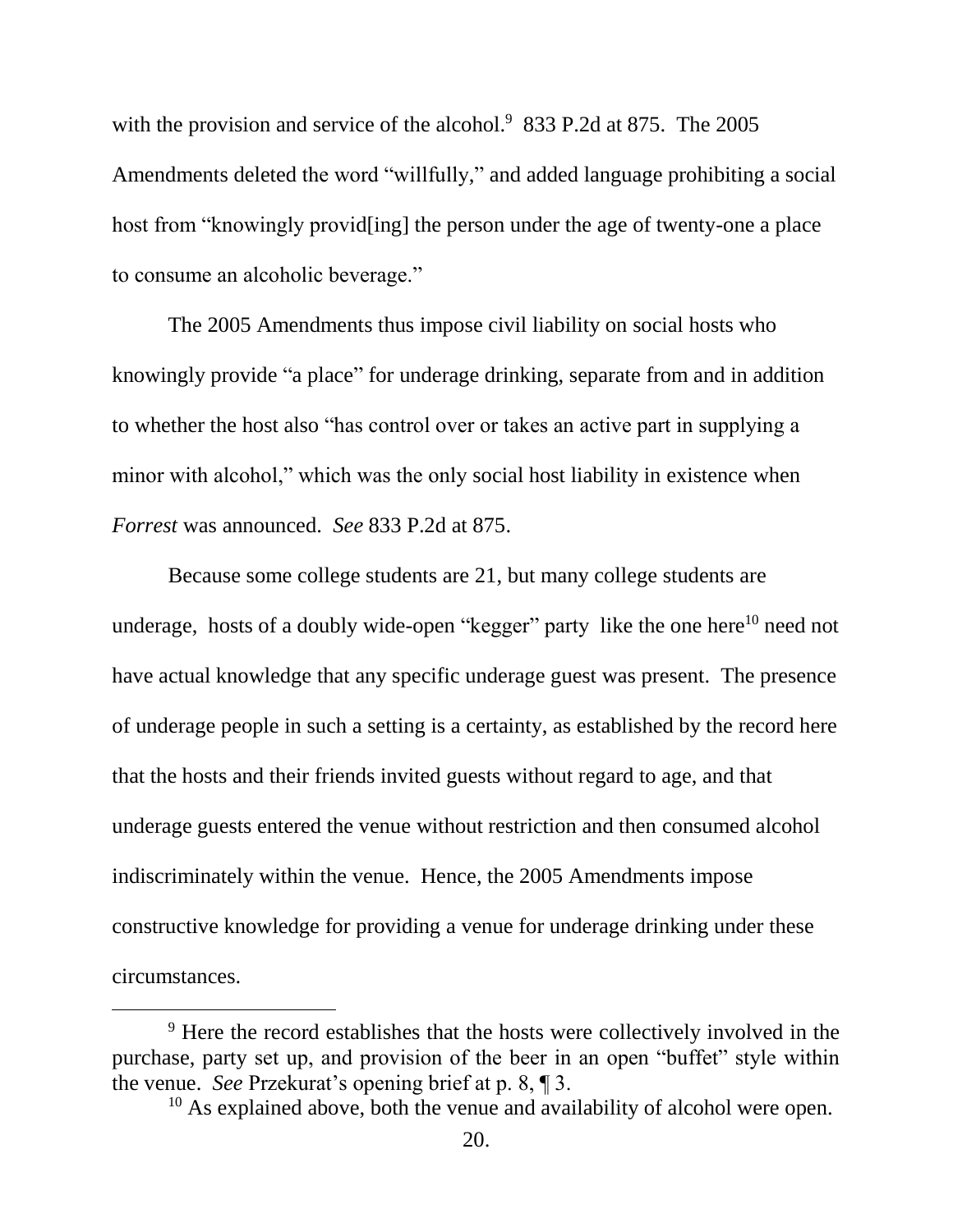This reading of the 2005 Amendments supports the strong public safety interest in regulating alcohol consumption—particularly the reduction of ongoing death and serious injury caused by underage drinking which the amendments were intended to redress (and which is discussed in the CTLA amicus brief). Because the 2005 Amendments are consistent with the statutory purposes of alcohol regulation as discussed in *Full Moon*, but *Dickman* undercuts those purposes, *Full Moon* should be followed over *Dickman*, and "knowingly" in subsection 12-47-801(4)(a)(I) should be construed to include constructive knowledge as well as actual knowledge.<sup>11</sup>

As described above, *Full Moon* partly reasoned that the word "permit" connoted both actual and constructive knowledge, because by allowing statutorily proscribed events to occur the defendant constructively possessed the requisite knowledge of those events even if the defendant had not acquired actual knowledge by personally committing an affirmative act. Similarly, the 2005 Amendments proscribes a social host from "provid[ing]" minors with a place to drink alcohol. Like the word "permit," the word "provide" connotes constructive

l

 $11$  The Torres answer brief contends the 2005 Amendments intended to limit the statutory word "knowingly" to actual knowledge. But, Torres cites no authority for the contention. The legislature did not define "knowingly," and the word can include constructive as well as actual knowledge. Also, as already discussed, the legislature removed the word "willfully" in order to reasonably increase the liability of social hosts as opposed to liquor licensees.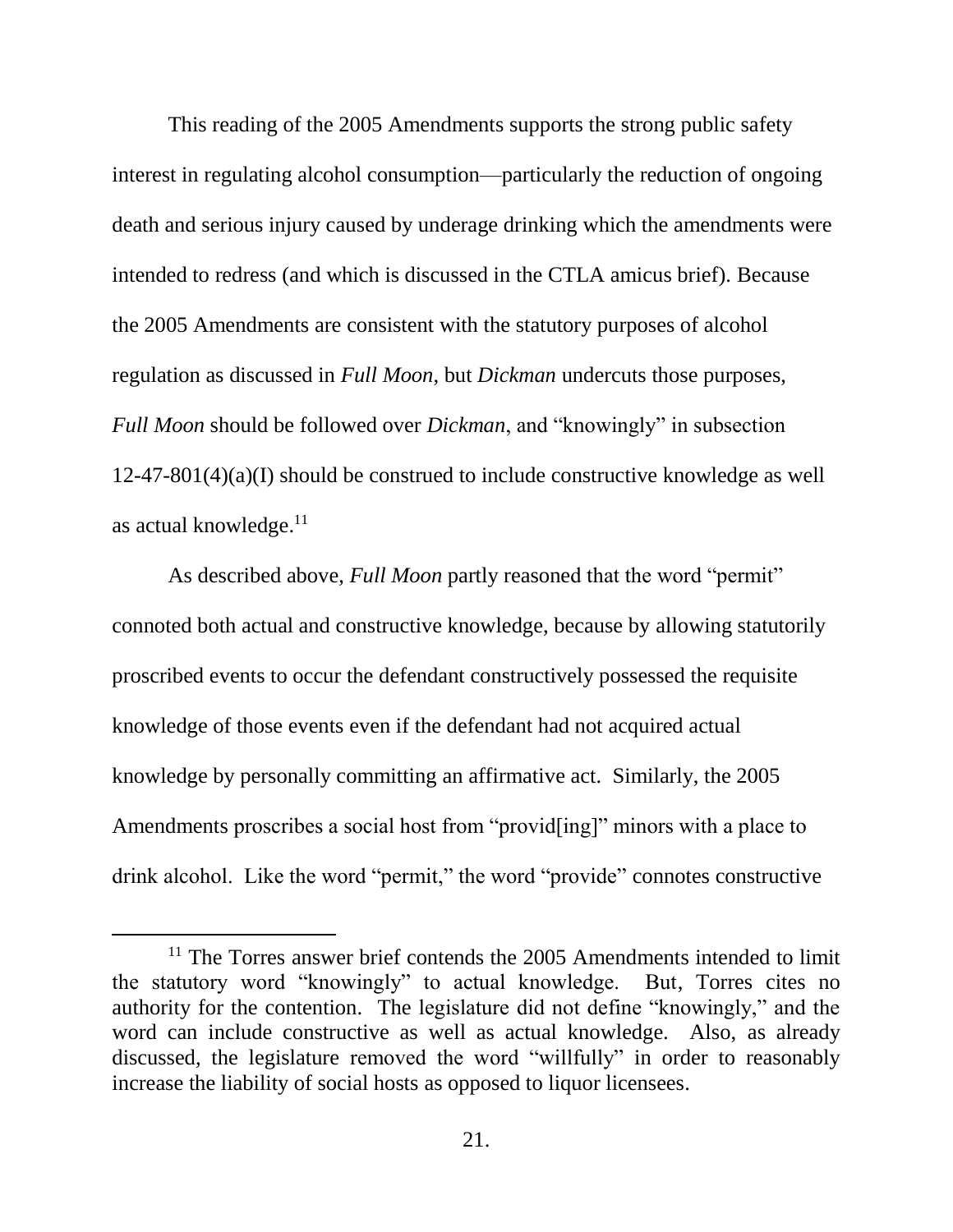knowledge as well as actual knowledge, because a social host can provide minors with a drinking venue by permissive allowance even if the social host does not provide the venue by means of an affirmative act. Thus, the 2005 amendment's language at issue in this case favors application of *Full Moon*.

Paragraph 42 of the court of appeals' opinion in this case distinguishes subsection 12-47-901(1)(a) (the statute in *Full Moon*) from the 2005 Amendments, on the ground that the latter does not impose an "affirmative responsibility" on a social host. But, the 2005 Amendments sought to prevent needless death and serious injury by imposing a new and broader duty on social hosts not to provide an open venue where any underage social guest could consume alcohol.

The duty imposed by H.B. 05-1183 would be negated if it is construed to extend only to a social host who possesses actual knowledge that a specific guest entered the party venue and that the particular guest was actually underage. The court of appeals' opinion eviscerates the duty in this case because any reasonable person knew or should have known that underage guests were invited, were free to enter the venue, and could drink indiscriminately upon entry.

## **E. The legislative history of any statute is always open for consideration to avoid an absurd construction.**

Respondents contend this Court cannot review the legislative history of the 2005 Amendments, because the word "knowingly" in the amendment is unambiguous. But, the amendments do not define "knowingly," and the tension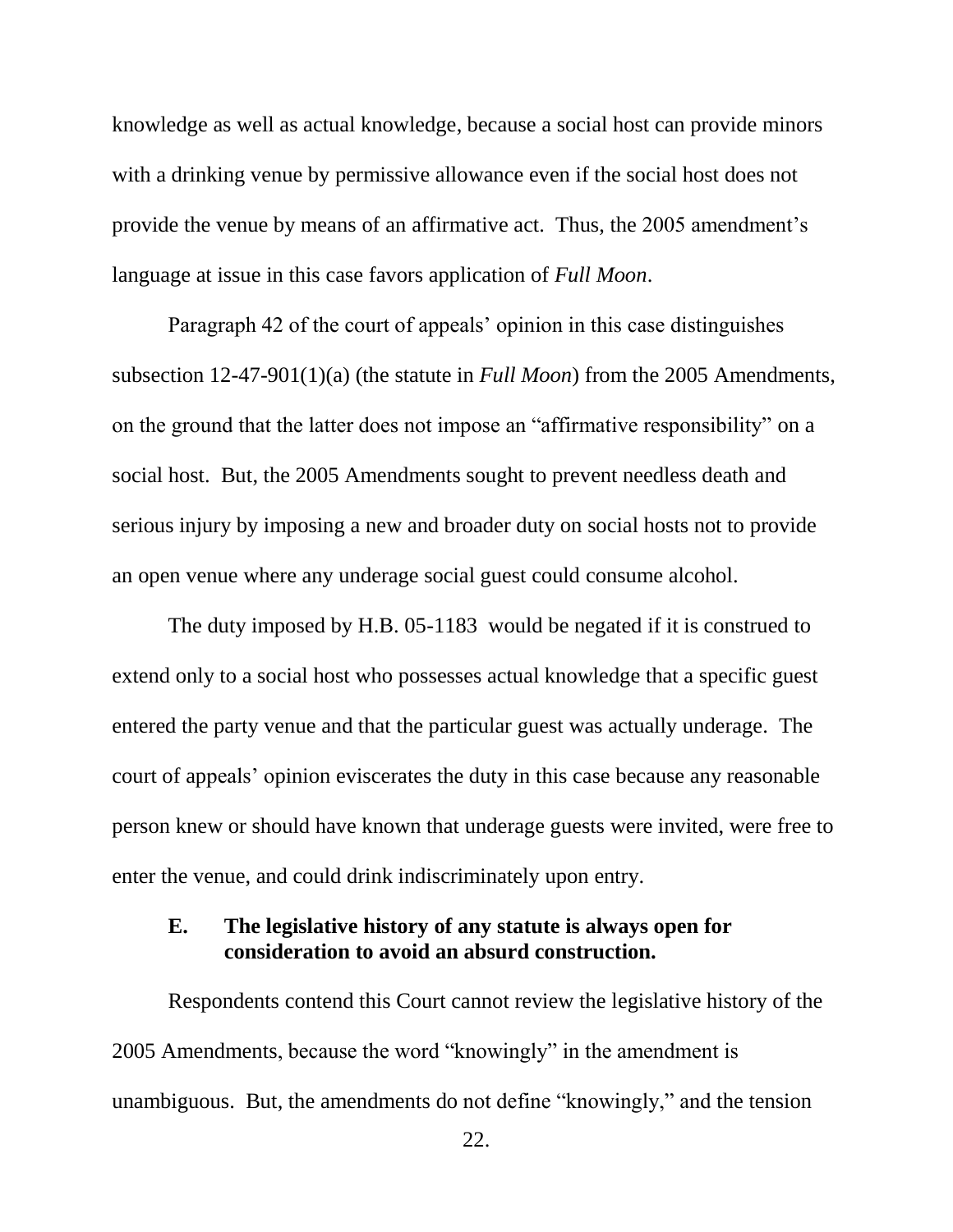between *Full Moon* and *Dickman* shows that sometimes knowingly means actual knowledge only, while sometimes it means constructive knowledge too. Thus, the undefined word "knowingly" in subsection  $12-47-801(4)(a)(I)$  is reasonably susceptible to two different interpretations.

The word "knowingly" is also ambiguous for the reasons set forth in Przekurat's Opening Brief at pp. 31-32. As such, the cogent legislative history that Przekurat previously provided to this Court is relevant and should be considered.

Furthermore, this Court can and does cite legislative history when construing statutory language, without first finding that the language is ambiguous. *Build It* itself considered legislative history without discussing whether the statutory language was ambiguous. *Build It*, 253 P.3d at 307 n. 3. And legislative history is always open for consideration to avoid an absurd construction of a statute because an absurd result must be avoided even if one is indicated by the plain language. *See, e.g., RTD v. Lopez*, 916 P.2d 1187, 1192 (Colo. 1996) (although the plain language [may support a party's] proffered construction, we must inquire further of the legislative intent" in order to avoid an absurd result). "We will not adopt a construction that leads to an absurd result." *Leonard v. McMorris*, 63 P.3d 323, 326 (Colo. 2003).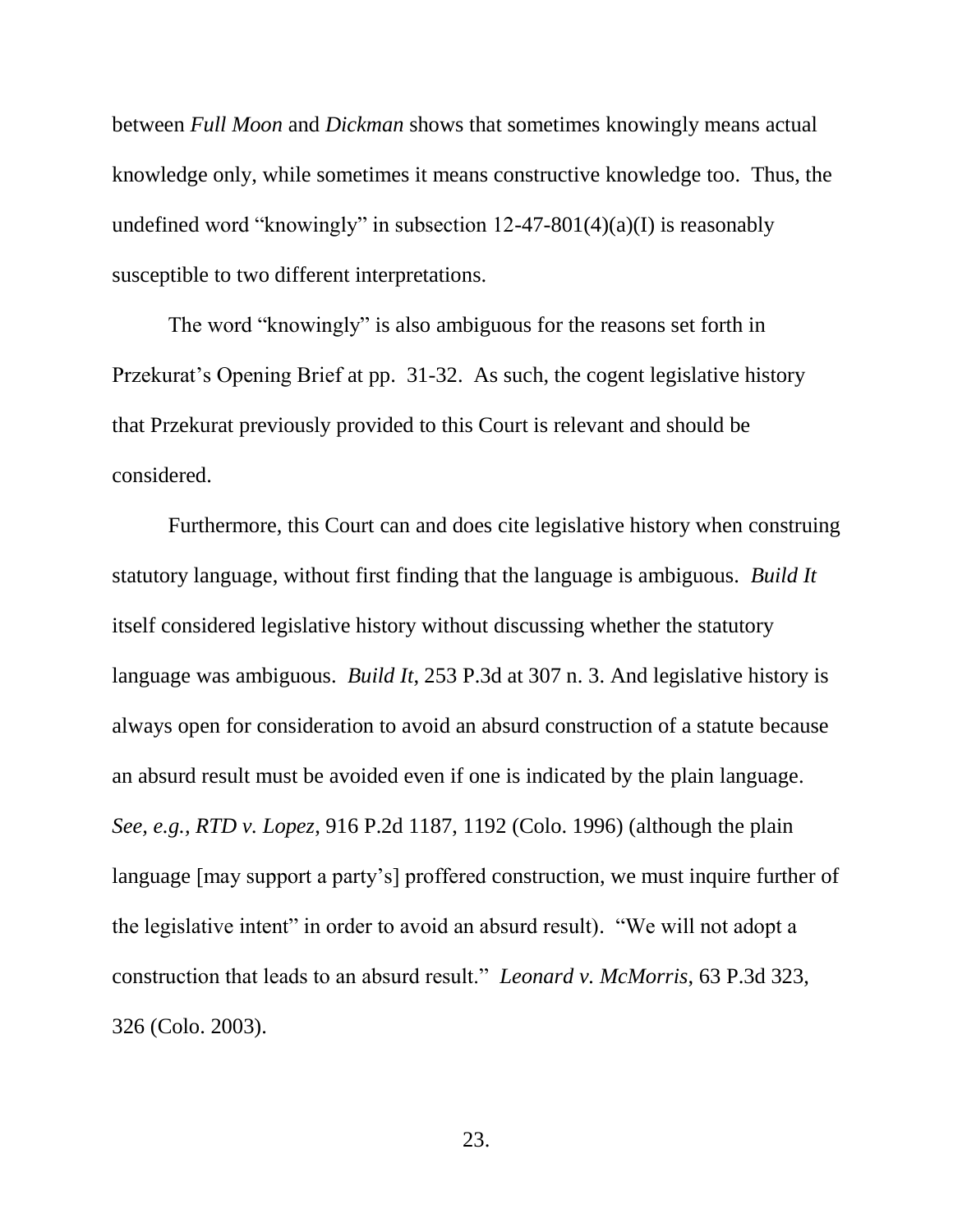### **VI. Conclusion.**

The duty created and imposed upon social hosts by H.B. 05-1183, section 6, and codified as  $\S 12-47-801(4)(a)$ (I), is based upon "knowingly" providing any underage social guest "a place to consume alcohol…." That duty cannot be based upon, limited, or circumscribed by whatever subjective and actual knowledge a social host chooses to possess or ignore about the guests that the host blindly permits to enter the host's party venue and indiscriminately drink alcohol, which the host has openly served in a "buffet" style. Otherwise, no meaningful legal duty exists.

By limiting the statute's application to a host's actual knowledge of the ages and presence of specific guests, the trial court and court of appeals have thwarted the public policy goal of the 2005 Amendments. As construed by those courts and Respondents, the 2005 Amendments fail to protect underage college students (and the public at large), from the grave dangers posed by underage drinking.

The construction of the duty imposed by the 2005 Amendments by the Respondents and the courts below is an assault on the plain text of the amendments and the General Assembly's explicit declaration that:

(a) The incidents of death related to underage binge drinking have come to the forefront of the concerns of the state of Colorado; and

(b) Colorado has a strong interest in preventing further deaths as a result of underage binge drinking.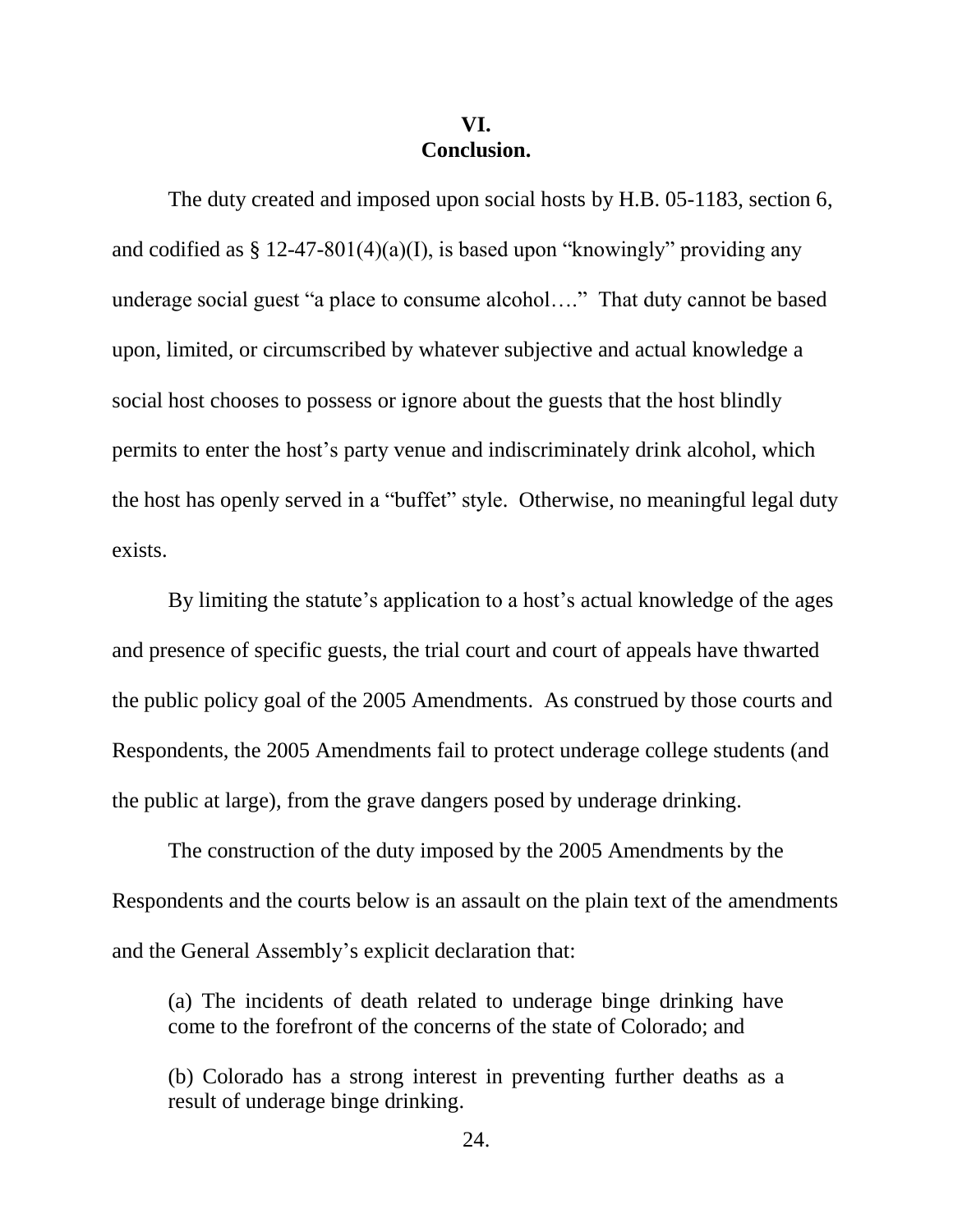H.B. 05-1183, section 1.

Accordingly, the summary judgments entered for the Respondent social hosts should be reversed. The case should be remanded for trial only upon damages because the undisputed record presented here establishes that no question of fact exists that the Respondents violated their duties imposed by the 2005 Amendments. *See Geiger v. Am. Standard Ins. Co. of Wis.*, 192 P.3d 480, 484-85 (Colo. App. 2008) (citing *Pueblo of Santa Ana v. Mt. States Tel. & Tel. Co.,* 734 F.2d 1402, 1408 ( $10^{th}$  Cir. 1984)).

The Respondents' abject and overt "willful ignorance" and self-induced ignorance cannot shield them because they chose to throw a wide-open "kegger" style party for the vulnerable population that the legislature deleberately decided needed greater protection as a matter of public policy.